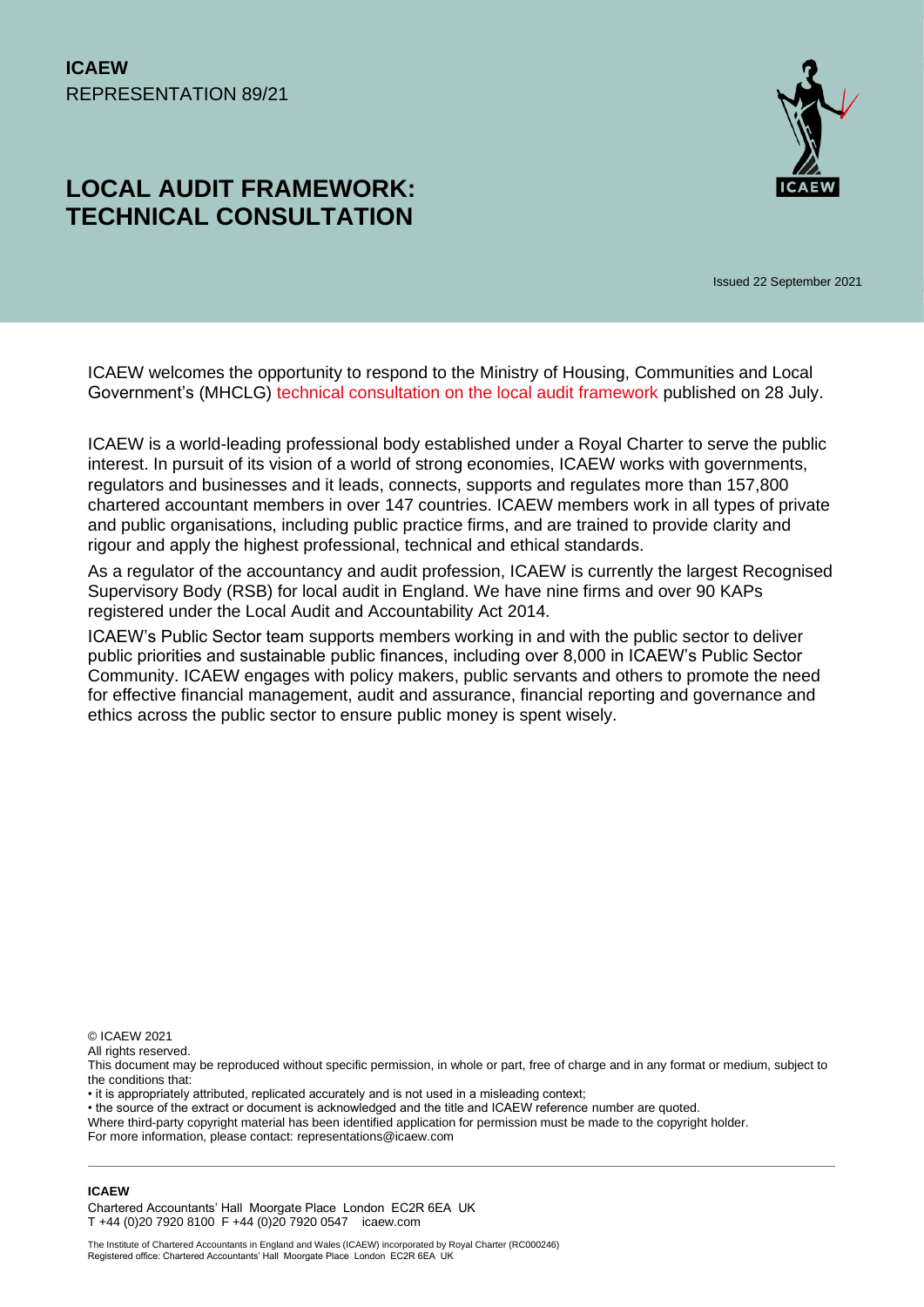#### **We welcome the establishment of a system leader for local audit but question elements of the current design:**

- The local audit and reporting system is in crisis. This consultation, emerging from the Redmond Review from last year, provides the opportunity to put in place tangible and constructive building blocks for improving this vital public area, which provides accountability for billions of pounds of taxpayers' money.
- ICAEW supports establishing a system leader as strong leadership and co-ordination is required to resolve the issues in local audit and reporting.
- It is vital that the system leader has sufficient expertise and appropriate governance structures to champion local audit and urgently tackle the significant challenges.
- Arrangements for local audit should mirror those for corporate audit as this was part of the justification for the abolition of the Audit Commission and reflects that they have mostly the same core requirements. The system leader needs to be a forward-looking regulator that supports local authorities and audit firms improve the quality of local audit and reporting.
- We are concerned that the Audit Risk and Governance Authority (ARGA) will not be established until 2023 at the earliest and the Department of Business, Energy and Industrial Strategy (BEIS) proposed audit and corporate governance reforms could overwhelm ARGA's capacity to be an effective system leader for local authority and health audits as well as a proposed expansion in the number of public interest entities (PIEs) in the corporate sector.

#### **Local audit is important but more substantial action is needed to make it attractive and to strengthen capacity:**

- We welcome MHCLG's recognition that there is a need to strengthen capacity in the local audit market. In its present state, it is not attractive for current players to remain or for new entrants.
- The government must seek to remove barriers to entry for new firms and enable staff to flexibly transfer between private sector and local authority audit, including by ensuring that the Key Audit Partner (KAP) eligibility criteria does not prevent suitably skilled and experienced auditors signing off local audits.
- We support proposals for MHCLG to fund the system leader directly rather than through a statutory levy but MHCLG needs to provide more support for local authorities to allow them to pay properly priced audit fees for a quality audit.
- ICAEW does not support a new public sector specific audit qualification as key audit skills are common to all audit but does strongly support additional training for auditors on sector-specific knowledge.
- As a key stakeholder, audit firms need to be represented on one of MHCLG's two committees monitoring local audit to ensure their views are understood and, where appropriate, incorporated into new proposals.

#### **MHCLG and the system leader need to do more to improve the quality of local authority reports and financial statements and make them more accessible:**

- High quality audit relies heavily on high quality financial reporting, but the proposals currently focus almost exclusively on audit and audit committees. ARGA needs to have adequate powers and resources to require improvements by preparers and not just auditors.
- The Redmond Review conclusion that local authority accounts are considered "impenetrable" has not received sufficient attention. The system leader should have specific objectives to promote improvements in the quality and understandability of local authority financial reporting to encourage greater readership, including carrying out periodic reviews of individual reports and financial statements.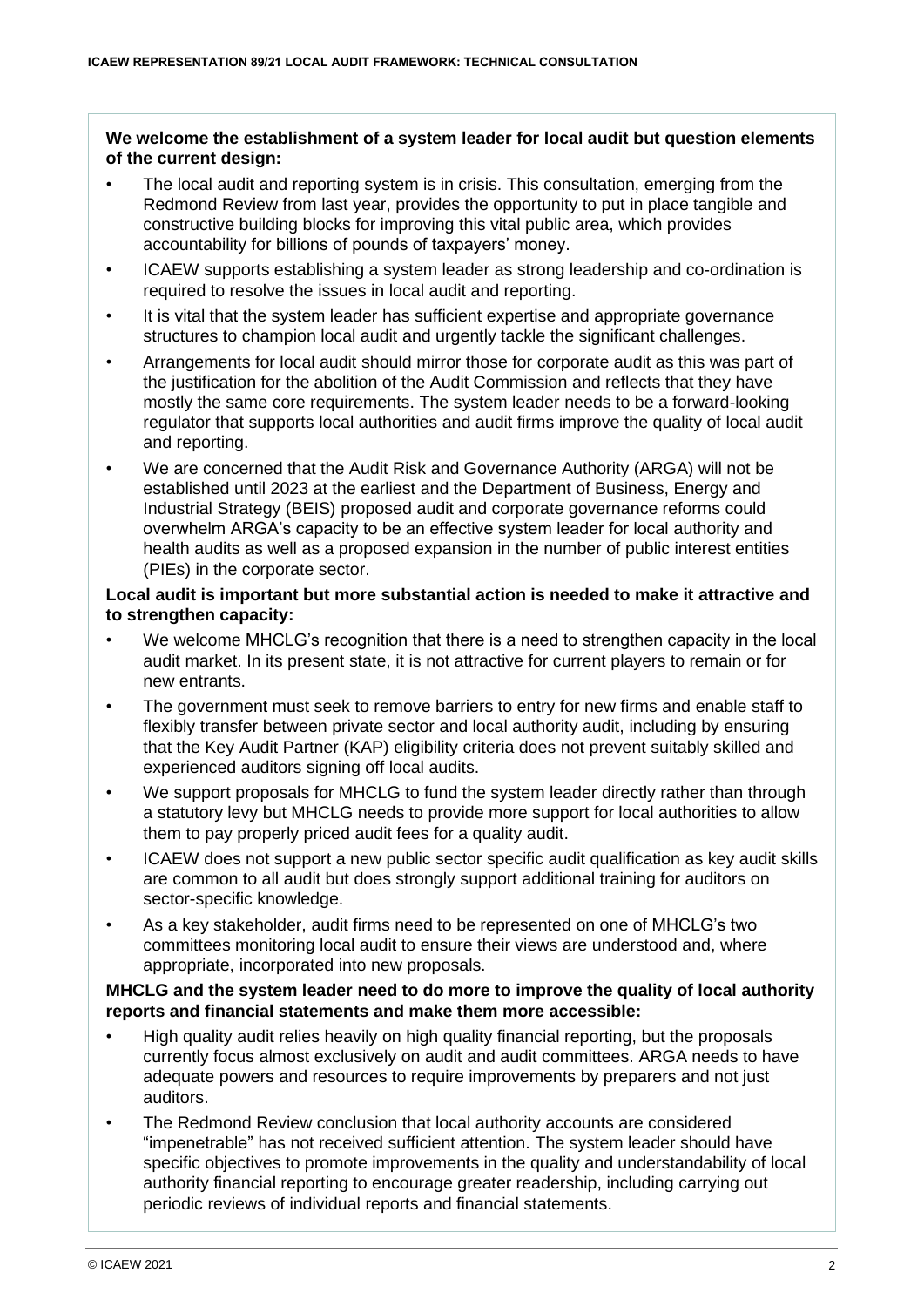- Redmond's recommendations around financial reporting for a new summary statement and further streamlining should be implemented as soon as possible. The latter should include removing as many additional requirements to IFRS placed on accounts preparers as possible.
- The system leader should establish an easily searchable register of audited local authority accounts, providing better access to financial information by both local residents and other stakeholders as well as enabling late accounts and overdue audits to be monitored more easily.
- MHCLG should encourage and support local authorities to prioritise investment in their finance teams, in financial processes and controls, and in their governance.

#### **The government needs to take action to improve the quality of local authority governance:**

- We do not see the purpose of "strengthening" already clear audit committee guidance when several pieces of existing local authority finance guidance are not currently being followed.
- However, to improve governance, government should legislate on the form and composition of audit committees, including the inclusion of at least one suitably qualified independent member.
- The government should avoid placing additional requirements on auditors to compensate for weaknesses in local authority governance as detailed in response to question 18.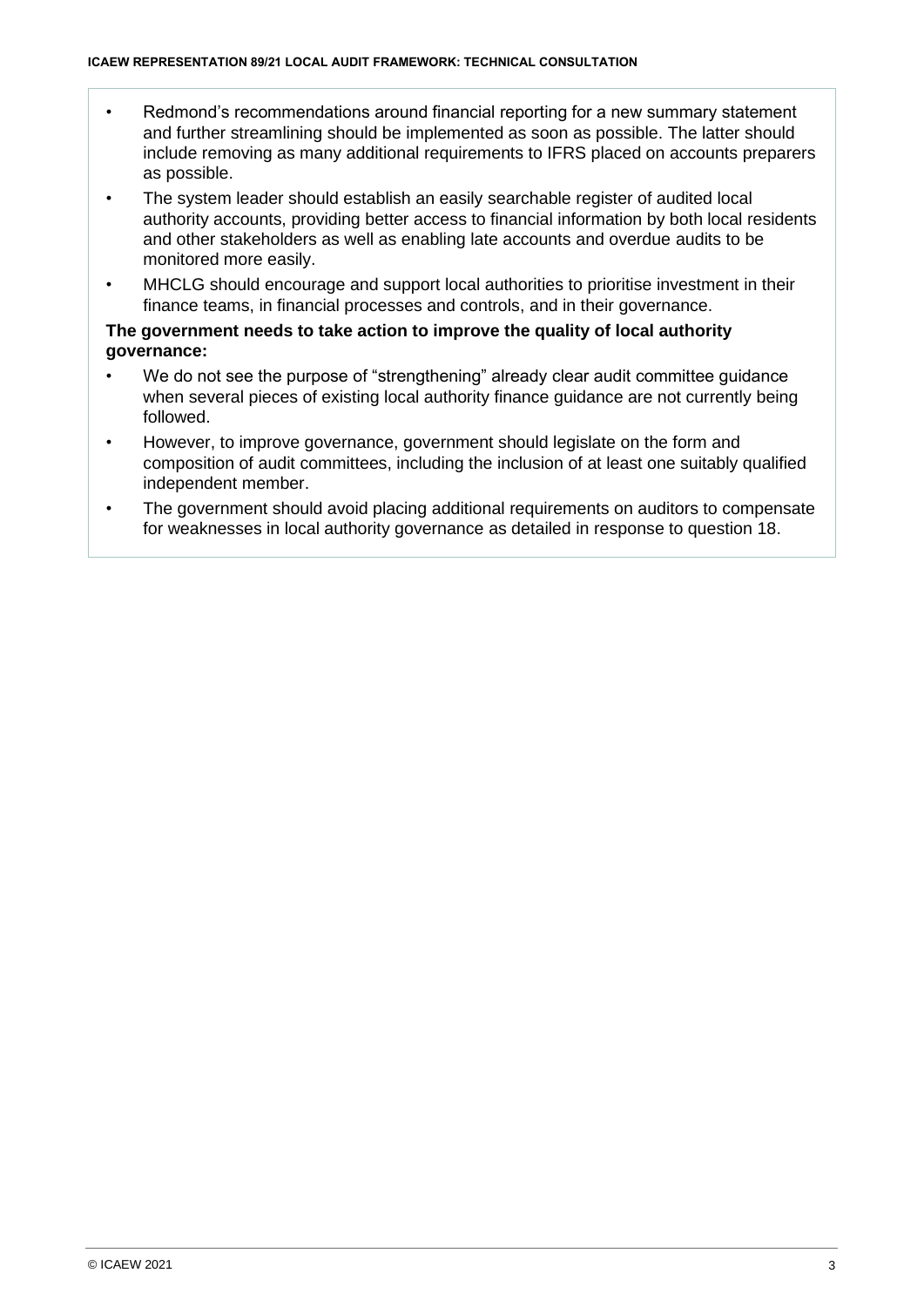#### **INTRODUCTION**

- 1. We are responding to MHCLG's [consultation on the framework for local audit.](https://www.gov.uk/government/consultations/local-audit-framework-technical-consultation/local-audit-framework-technical-consultation) The consultation covers the audits of bodies subject to the Local Audit and Accountability Act 2014, which includes local authorities, NHS bodies, drainage boards and police authorities.
- 2. The response was written before the government announced that the Ministry for Housing, Communities and Local Government (MHCLG) will become the Department for Levelling Up, Housing and Communities (DLUHC). We have referred to the Department as MHCLG throughout.
- 3. This response has been prepared in consultation with ICAEW's Public Sector Advisory Group, which includes representatives from audit firms and public sector bodies. It also takes into consideration results of ICAEW's engagement with audit firms and audited bodies as well as feedback received at the MHCLG-chaired stakeholder meeting on 15 September 2021.
- 4. The consultation is one of a series from MHCLG in response to the recommendations in Sir Tony Redmond's [independent review into the oversight of local audit and the transparency of](https://assets.publishing.service.gov.uk/government/uploads/system/uploads/attachment_data/file/916217/Redmond_Review.pdf)  [local authority financial reporting.](https://assets.publishing.service.gov.uk/government/uploads/system/uploads/attachment_data/file/916217/Redmond_Review.pdf) ICAEW provided a [response](https://www.icaew.com/-/media/corporate/files/technical/icaew-representations/2019/icaew-rep-128-19-redmond-review-on-lg-financial-reporting-and-external-audit-in-england.ashx) to the Call for Views to support this review.
- 5. ICAEW has worked closely with MHCLG and other key stakeholders to develop proposals to implement the Redmond Review recommendations. ICAEW is represented on MHCLG's Local Authority Audit Monitoring Board and the newly formed MHCLG-chaired Liaison Committee. In addition, it is a member of the "auditor capacity and capability working group" set up by MHCLG as well as its sub-groups, considering changes to the KAP guidance and proposals for additional training.
- 6. The government did not accept Sir Tony Redmond's principal recommendation to set up a new body, the Office of Local Audit Regulation, to act as the systems leader for local audit, bringing together functions currently carried out by the FRC, ICAEW, National Audit Office (NAO) and Public Sector Audit Appointments (PSAA) Ltd. It was concerned that a new body would recreate the "costly, bureaucratic and over-centralised Audit Commission." The government's full response to the Redmond Review is [here.](https://www.gov.uk/government/publications/local-authority-financial-reporting-and-external-audit-government-response-to-the-redmond-review/local-authority-financial-reporting-and-external-audit-government-response-to-the-independent-review)
- 7. The government committed to exploring the options for system leadership and [announced in](https://www.gov.uk/government/publications/local-authority-financial-reporting-and-external-audit-spring-update/local-authority-financial-reporting-and-external-audit-spring-update) a May 2021 update on implementation of the [Redmond Review recommendations](https://www.gov.uk/government/publications/local-authority-financial-reporting-and-external-audit-spring-update/local-authority-financial-reporting-and-external-audit-spring-update) that its preference is for ARGA to act as system leader.
- 8. BEIS consulted on proposals to establish ARGA to replace the FRC as well as wider reforms to audit and governance particularly for large companies in its consultation on [restoring trust](https://assets.publishing.service.gov.uk/government/uploads/system/uploads/attachment_data/file/970676/restoring-trust-in-audit-and-corporate-governance-command-paper.pdf)  [in audit and corporate governance.](https://assets.publishing.service.gov.uk/government/uploads/system/uploads/attachment_data/file/970676/restoring-trust-in-audit-and-corporate-governance-command-paper.pdf) BEIS intends to establish ARGA from 1 April 2023. In [ICAEW's response](https://www.icaew.com/-/media/corporate/files/technical/icaew-representations/2021/icaew-rep-6321-restoring-trust-in-audit-and-corporate-governance.ashx) to the BEIS consultation, we called for ARGA to be established as soon as possible and highlighted that there was a need to consider the public sector implications of the BEIS reforms.
- 9. We submitted a separate [letter to HM](https://www.icaew.com/-/media/corporate/files/technical/icaew-representations/2021/icaew-rep-6921-letter-on-public-sector-implications-of-audit-reforms.ashx) Treasury (HMT) outlining the public sector perspective to the BEIS-proposed audit reforms and calling for urgent action to address capacity issues in the local audit market.
- 10. The government has decided the system leader should not take responsibility for procurement due to fears this could create a conflict of interest. It has confirmed PSAA as the appointing person for the next five-year appointing period starting 2023-24. ICAEW recently [responded](https://www.icaew.com/-/media/corporate/files/technical/icaew-representations/2021/icaew-rep-6421-market-engagement-survey-on-the-procurement-strategy-for-local-authority-auditors-for.ashx) to PSAA's market engagement survey to inform the PSAA revised procurement strategy.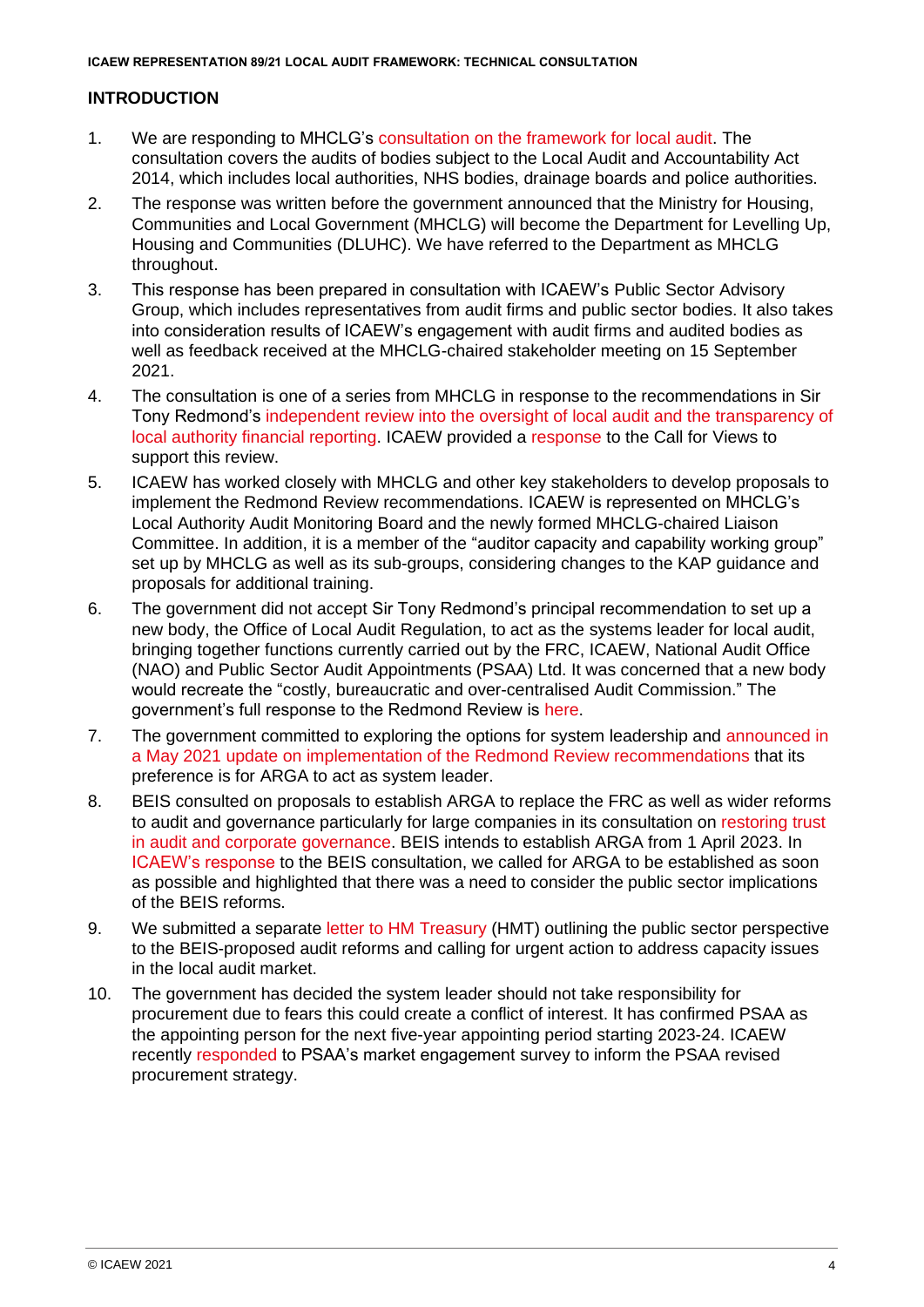#### **QUESTION RESPONSES**

# *Question 1: Do you agree with the proposed functions which the system leader for local audit needs to enable a joined-up response to challenges and emerging priorities across local audit? Please let us know any comments you have on the proposal.*

- 11. ICAEW supports the proposal to establish a single system leader for local audit. We argued in our [submission to the Public Accounts Committee](https://www.icaew.com/-/media/corporate/files/technical/icaew-representations/2021/icaew-rep-51-21-timeliness-of-auditor-reporting-on-local-government-in-england.ashx) (PAC) inquiry into the timeliness of auditor reporting on local government in England that recent timeliness issues are symptomatic of wider problems in local audit and financial reporting. The local audit and reporting system is in crisis, with many aspects failing to deliver. These wider problems include:
	- Many local authorities have under-resourced finance teams which means they struggle to produce good quality working papers and manage their finances effectively;
	- Weaknesses in local authority governance including audit committees that lack sufficient independence or expertise;
	- Senior local authority finance staff viewing the audit and accounts, particularly the balance sheet, as a compliance exercise meaning they do not devote sufficient attention to the accounts and auditors do not feel valued for the work that they do;
	- Local authority accounts are unnecessarily long and complicated, meaning they are not transparent or understandable and therefore not used by citizens or their elected representatives as a means of evaluating the performance of local bodies;
	- There is currently insufficient capacity in the market as many KAPs are nearing retirement or leaving the market and only six firms currently undertake all local authority audits;
	- The barriers to entering the market are currently too high with strict eligibility criteria and challenges obtaining sufficient sector knowledge; and
	- The local audit market is not attractive to new entrants and there is a risk that existing firms could exit the market.

These issues are not simple to resolve and require the leadership of a single body that can co-ordinate all stages of the process.

- 12. The new system leader needs to be able to devote sufficient capacity to provide the leadership that local audit needs and resolve these challenging issues. In ICAEW Representation 63/21 in response to "Restoring trust in audit and corporate governance", we raised concerns that the government risks overwhelming ARGA's capacity by giving it an unnecessary extension of powers and making the criteria for PIEs too broad. We expressed concern that broadening ARGA's remit could set it up to fail, which would not be in the interest of an effective and resilient corporate reporting and audit ecosystem. By extending ARGA's remit still further to include local audits increases the risk of it failing to deliver.
- 13. It is important that ARGA's local audit unit is provided with adequate resources and is given sufficient focus to ensure that improvements are made in both the quality and understandability of financial statements and in the quality and sustainability of local audit. The government needs to set out how it intends to achieve these objectives without distracting ARGA's corporate teams from implementation of the proposed reforms to the audit and corporate governance of PIEs.
- 14. In Representation 63/21, we strongly opposed revocation of the ministerial direction that allows FRC delegation of regulatory tasks to RSBs without replacement in statute because it would result in capacity issues across the system. Similarly, the government needs to maintain the delegation to ICAEW in local audit, including the registration of audit firms and KAPs, to avoid unnecessarily distracting the system leader from the key issues.
- 15. Likewise, there are tasks that we believe the NAO should continue to carry out in the local audit system once the responsibility for setting the audit code passes to the system leader. For example, the NAO should still be able to produce reports relating to local audit, such as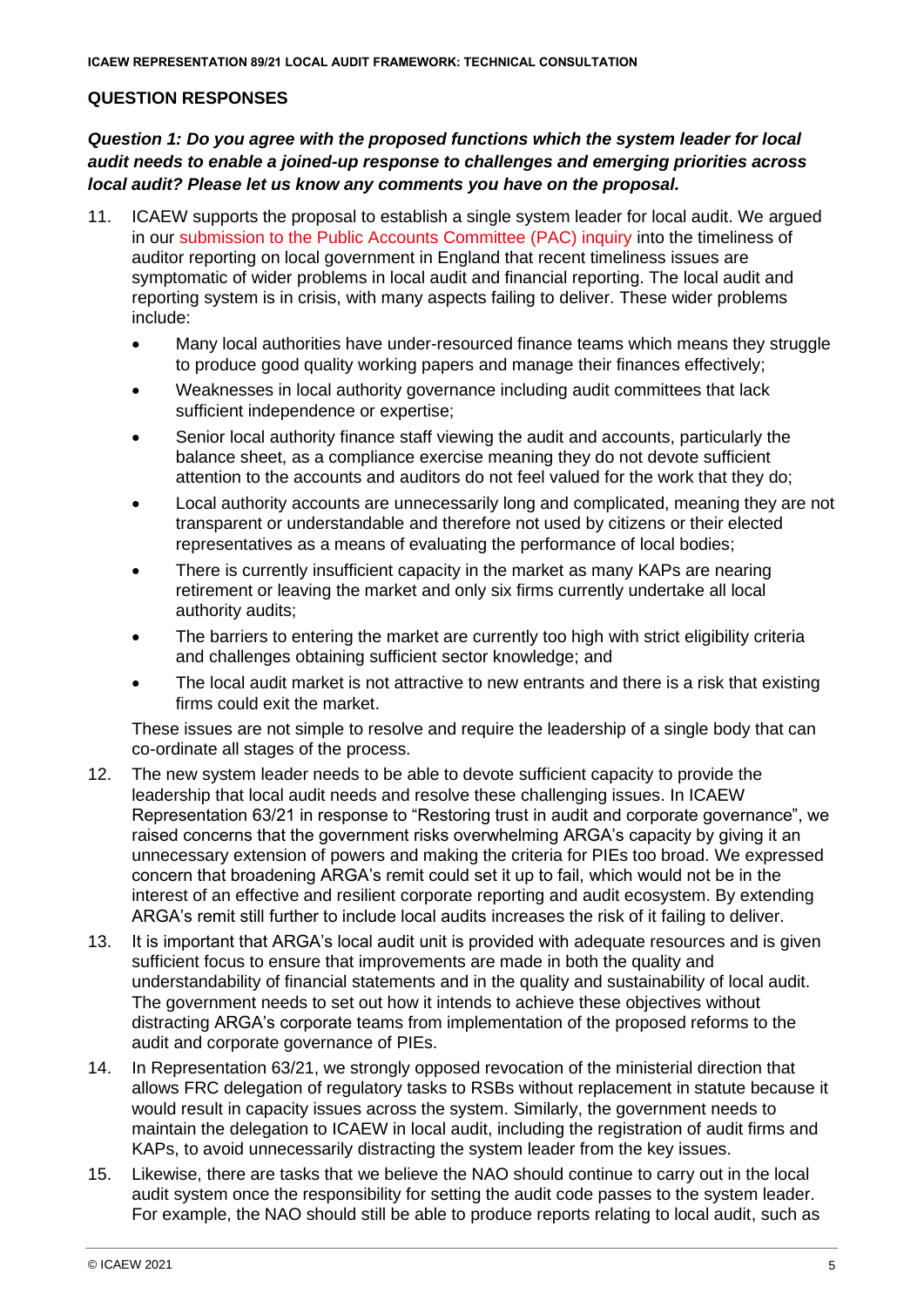its valuable piece on the timeliness of auditor reporting, continue to run the local auditor discussion networks and hold the central contracts that provide specific expertise including on legal issues and pensions valuation.

- 16. Furthermore, to avoid unnecessary complexity or distractions, the government should ensure that arrangements for local audit do not diverge from those for corporate audit except where there is a justification to do so. This is in line with the government's original objectives when it introduced the significant reforms to local audit including the abolition of the Audit Commission in the Local Audit and Accountability Act 2014. ICAEW's response to the BEIS consultation called for the government to "co-ordinate thinking across both the private and public sector as a means of driving forward audit quality".
- 17. On this basis, ICAEW supports the system leader assuming responsibility for the Code of Audit Practice and associated Auditor Guidance Notes, as it is consistent with the FRC, and in future ARGA, being the standard setter in the corporate world. FRC is ultimately responsible for the performance and oversight of audit regulation tasks in the corporate sector and the system leader needs to play a similar role in the local audit sector.
- 18. Given the need for alignment between local and corporate audit, we do not understand why the government proposes in the consultation "Restoring trust in audit and corporate governance" that ARGA will play a significant role in corporate reporting for PIEs but the proposals do not establish any role for the system leader in local authority financial reporting. Without responsibility for local authority financial reporting, the system leader will be largely powerless to address many of the wider problems that exist in local audit and reporting.
- 19. Audit does not exist in isolation from financial reporting. Timely and high-quality audit relies heavily on good quality accounting records and financial statements. The system leader should therefore be tasked with promoting the importance of local authority accounts and encouraging local authorities to use them. The accounts contain lots of valuable information that could improve evidence-based decision making and financial management within local authorities.
- 20. It is essential that there is greater readership of local authority accounts for the government to achieve the vision when it embarked on the audit reforms of a locally led audit regime that "unleashes an army of armchair auditors". To encourage this, the system leader should maintain an easily searchable public database of published audited local authority accounts along similar lines to the Charities Commission's register of charities accounts.
- 21. Factors that prevent local authority accounts being widely read or used by finance teams include that they are too long and too complicated, while they omit significant matters of interest to potential users. ICAEW agrees with Redmond's conclusion that local authority accounts are "impenetrable". As an example, one county council's 2020-21 draft statement of accounts consists of 253 pages and 42 notes to the main financial statements. By comparison, MHCLG's 2020-21 annual report and accounts consist of 168 pages with 24 notes to the main financial statements despite MHCLG spending over 50 times more than the county council. Despite – or perhaps because of – the length, local authority accounts do not provide users with valuable information like the expenditure incurred on key service areas such as libraries, parks or healthcare.
- 22. Redmond's significant conclusion on financial reporting has received insufficient attention. There are no proposals within the consultation to address this issue and his recommendations for a new summary statement and for CIPFA / LASAAC to consider how the accounts can be streamlined have not been implemented. We believe the system leader should work with CIPFA / LASAAC and other key parties to implement these recommendations and consider what further action can be taken to improve local authority reporting.
- 23. The system leader should use the database we are proposing to collect readership statistics and seek to better understand who is using local authority accounts and what information they require.
- 24. ICAEW supports maintaining IFRS as the basis of preparation because it provides the most accurate picture of a local authority's financial position, records the costs of decisions and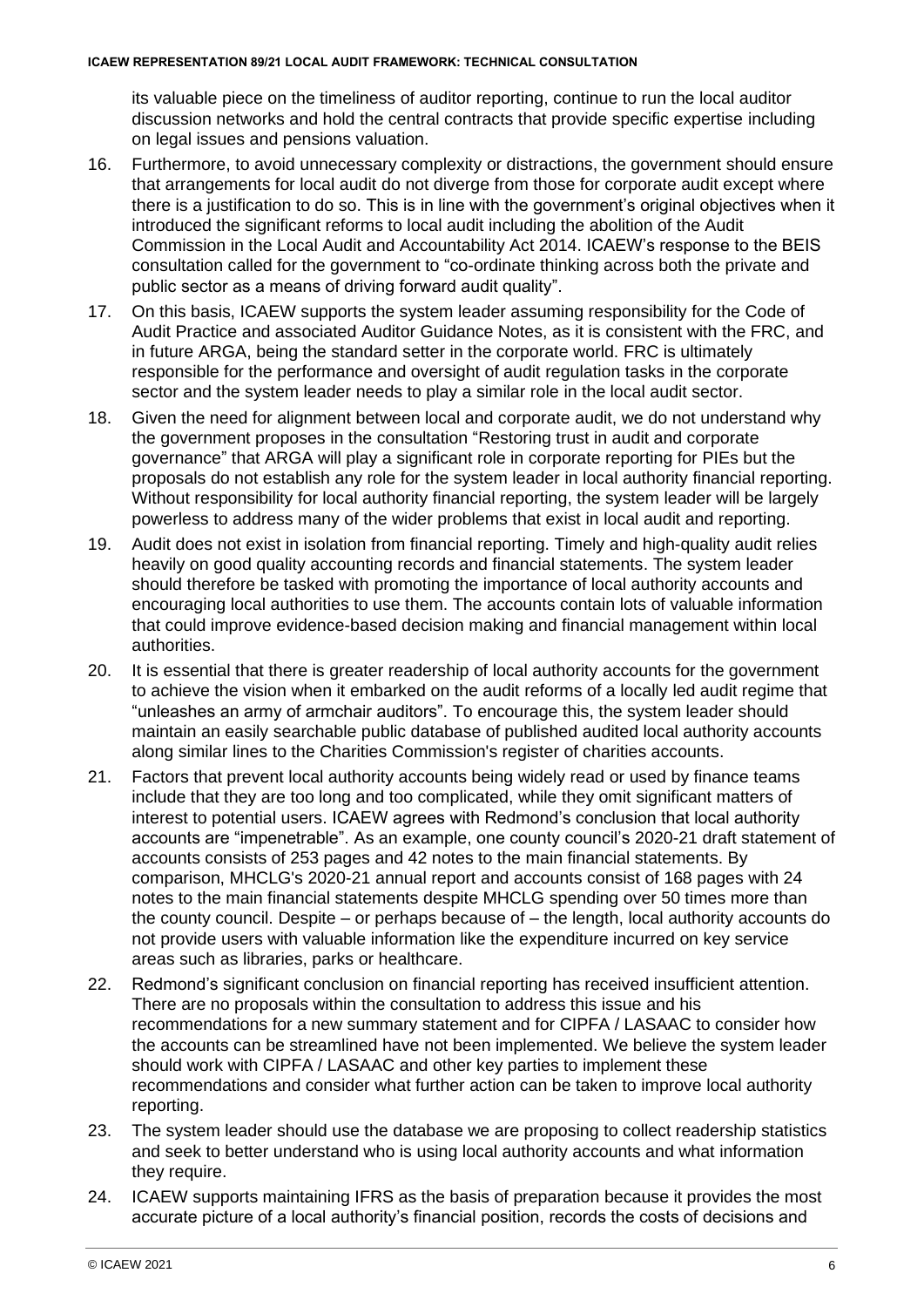prevents local authorities using cash movements to distort net spending. However, CIPFA / LASAAC should review the additional requirements placed on local authorities by the Code that are not required by IFRS and consider whether any can be removed..

25. We fully appreciate that local authorities have faced constrained financial settlements for over a decade and that citizens wish to see prioritised investment in front-facing services. However, greater investment by local authorities in improving the quality and understandability of their reports and financial statements would pay dividends. It would make them more useful documents in supporting decision-making by councils, helping to improve value-for-money and effectiveness of expenditure, and in helping councillors, citizens, MHCLG and other stakeholders in holding local authorities accountable for how they have used local and central government funding to deliver public services.

## *Question 2: Do you have any comments on the proposed functions that ARGA should have alongside its new system leader responsibilities?*

- 26. As we state in response to question 1, ARGA will not be able to address the issues in local audit without the power to address issues of local authority reporting, financial management and governance.
- 27. ARGA should establish an equivalent of the Financial Reporting Review panel for local authorities to drive improvements in the quality of the reporting. These reviews should also cover the annual report as Redmond raised concerns over their variable quality. The panel should publish examples of best practice and make recommendations to CIPFA / LASAAC if it identifies ways that the accounting framework and model financial statements can be improved.

# *Question 3: Do you agree that the system leader should conduct a full post implementation review to assess whether changes to the Code of Audit Practice have led to more effective external audit consideration of financial resilience and value for money matters two years after its introduction, with an immediate technical review to be conducted by the NAO? Please let us know any comments you have on the proposal.*

- 28. Yes. We support the changes to the Code of Audit Practice introduced for the 2020-21 financial year for auditors to provide a narrative commentary on value for money rather than simply provide an opinion. This should help reduce the expectation gap that currently exists over the work done by local auditors on areas of particular interest to the public such as fraud and financial resilience. However, as these requirements are new, it is important to understand whether the Code changes have had the intended impact.
- 29. We agree with allowing two cycles before carrying out a full post implementation review as there may be varied interpretations in the first year that should be allowed to resolve themselves in the second year. An immediate technical review by the NAO could identify some of these issues.
- 30. There is still the potential for an expectation gap over the "limited assurance" nature of the value for money commentary. The Code states: "In carrying out this work, the auditor is not required to satisfy themselves that the audited body has achieved value for money during the reporting period. However, should evidence of poor value for money come to the auditor's attention during the course of the audit, the auditor should consider the implications of this for their work." ICAEW believes it is neither practical nor cost effective to ask auditors to obtain a higher level of assurance over value for money arrangements than is currently required but the review should assess whether the requirements are currently understood.
- 31. It is the role of accounts preparers rather than auditors to tell the financial story of an entity including how well they have used public money to deliver local services. The new value for money commentary is partly a symptom of the variable quality of the narrative report section of local authority accounts. This could perhaps be better addressed by the introduction of mandatory performance reporting in line with the requirements for central government departments. The full post-implementation review should consider whether the new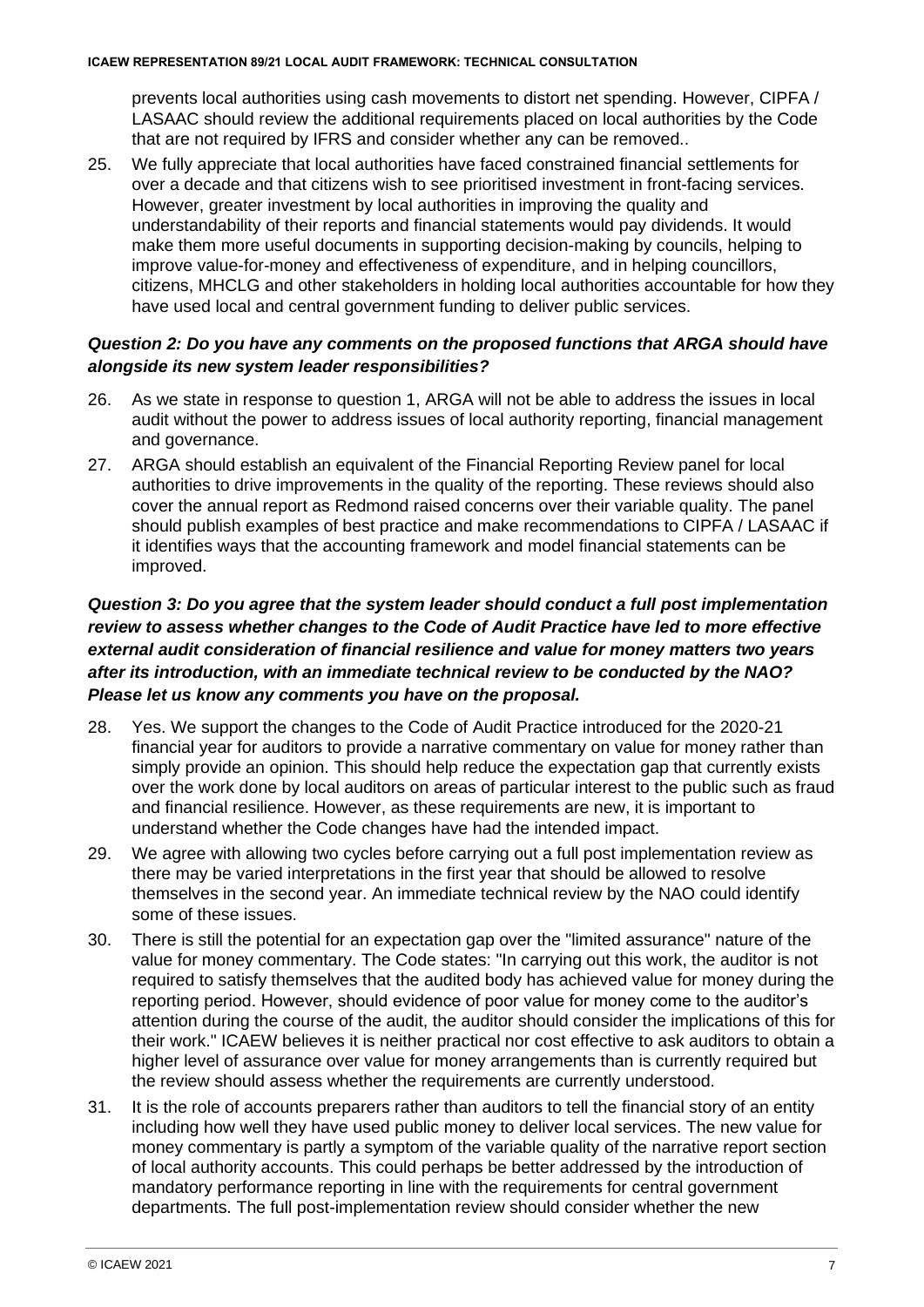commentary has led to auditors providing information that should be better provided through the narrative report.

32. For the proposed review to be effective and balanced, it must consider the views of audit firms. The system leader should seek to understand how significant a burden the new requirements have been and whether fee increases have been sufficient to cover it. If its review concludes that there are gaps, it must consult with the firms before introducing new requirements.

# *Question 4: Do you agree with the proposals to ensure that ARGA has sufficient expertise and focus on local audit? Please let us know any comments you have on the proposals.*

- 33. We agree that the system leader needs to be a separate unit within ARGA. Local authorities and large companies have different primary objectives and risks. Key issues for private sector auditors such as going concern and the legality of dividends are largely irrelevant to local authority auditors, whereas the value for money commentary and reconciliations between the accounting and budgeting basis would be unfamiliar to company auditors. For the new system leader to be credible, it requires the specific knowledge needed for local audit and needs to focus on the issues affecting the sector.
- 34. ICAEW is concerned that in seeking this expertise at a suitably senior level, the system leader risks exacerbating already severe capacity issues in the local audit market. There are currently fewer than 100 registered KAPs and many are close to retirement. Firms have raised concerns that there is a limited pipeline of potential KAPs and that they find it difficult to recruit and retain staff in their public sector team as it is not seen as an attractive career. Poaching of staff by the new system leader in order to increase its own capability will only serve to place further strain on capacity on the audit side. Capacity needs to be considered in a proactive, open and holistic manner.

## *Question 5: Do you agree with the proposed role and scope of the Liaison Committee? Please let us know any comments you have on the proposals.*

- 35. We urge MHCLG to better clarify the difference between the newly formed MHCLG-chaired Liaison Committee and the existing MHCLG-led Local Audit Monitoring Board (LAMB) to avoid unnecessary duplication. The two groups contain broadly the same membership but neither includes the audit firms or local authorities. This limits the effectiveness of both committees as neither receives the views of the key bodies impacted when matters are discussed.
- 36. We share the [concerns raised by the](https://committees.parliament.uk/committee/127/public-accounts-committee/news/156536/system-of-local-government-audit-close-to-breaking-point/) PAC that the Liaison Committee may not provide the strong leadership that the local audit system needs, particularly ahead of the Spending Review and the next appointing period. Until the new unit is set up in FRC in shadow form, MHCLG must devote sufficient attention to act as an effective interim system leader.

# *Question 6: Do you agree that the responsibilities set out above will enable ARGA to act as an effective system leader for local audit? Are there any other functions you think the system leader for local audit should have?*

- 37. It is vital that the system leader promotes the importance of local audit and works to increase its attractiveness. It should conduct research to understand the barriers facing firms entering the local audit market and the challenges that existing firms have in recruiting and retaining sufficiently skilled staff.
- 38. The system leader needs to promote the importance of local authority audit and accounts to local authority finance teams and audit committees to ensure they devote sufficient attention to the audit and the auditors feel their work is valued. Auditors have reported that local authorities are primarily interested in their outturn against budget where auditors tend to focus more effort on the valuation of pensions or property as they would in a corporate audit. These are also the areas that are most likely to be the focus of Audit Quality Reviews. This disconnect can mean that local authorities view the audit as a compliance exercise, which can be demotivating for auditors. The view that balance sheet risks are unimportant is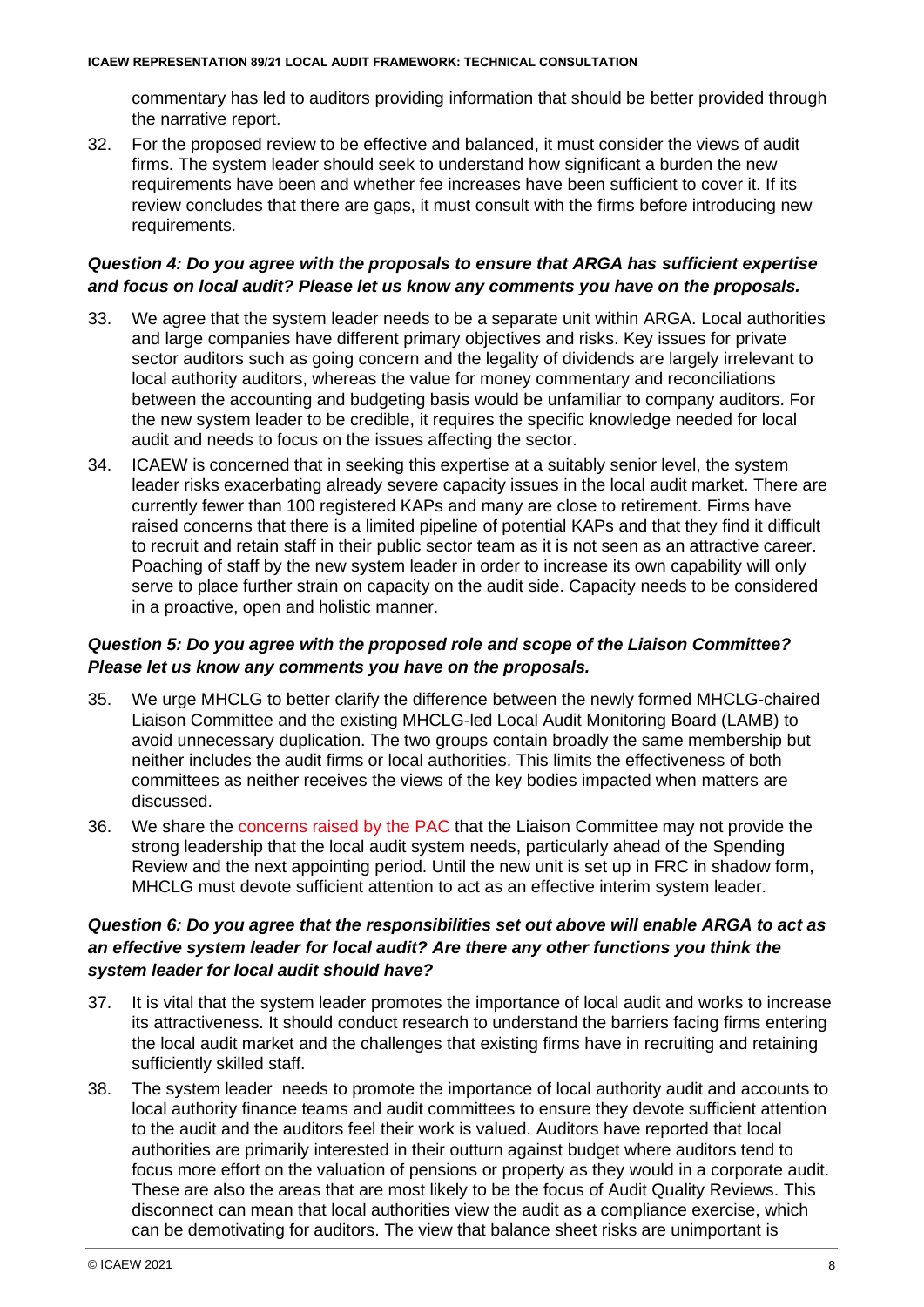incorrect as many high-profile financial sustainability issues in local authorities result directly from a failure of the authority to understand its financial position. The system leader therefore has a key role to educate local authorities about the importance of the accounts and the audit.

- 39. The system leader should champion the local audit perspective in wider audit reforms and the proposed strengthening of the audit profession. In a recent [letter to HM Treasury on the](https://www.icaew.com/-/media/corporate/files/technical/icaew-representations/2021/icaew-rep-6921-letter-on-public-sector-implications-of-audit-reforms.ashx)  [public sector implications of audit reforms,](https://www.icaew.com/-/media/corporate/files/technical/icaew-representations/2021/icaew-rep-6921-letter-on-public-sector-implications-of-audit-reforms.ashx) ICAEW called for a separate review of how the principles covered in "Restoring trust in audit and corporate governance" could apply in the public sector. A new system leader is well-placed to lead this review, in conjunction with HMT, MHCLG and BEIS.
- 40. The system leader needs to be a forward-looking improvement regulator designed to promote and share good practice. For example, as we suggested in our response to the BEIS White Paper on audit reform and corporate governance, it should maintain a fraud register with due safeguards and encourage the sharing of experience and best practice. It should support efforts to strengthen capacity in the market, such as the joint audits proposed by PSAA, and establish a culture that helps ensure the market is attractive for new entrants. The system leader must consider the inspection process and how this can strengthen quality, resilience and competition across the system without deterring new entrants.
- 41. ICAEW shares the widespread concerns about the timeliness of local authority audit opinions. It is unacceptable that there are local authorities that have not published audited accounts for several years. For example, Warrington Borough Council's 2017-18 audit has still not been signed off. Warrington's unaudited 2020-21 accounts show more than £1.6bn of borrowing and £722m of long-term investments; there are significant sums of taxpayers' money potentially at risk in one authority's accounts that would appear not to have been subject to external assurance. Such risk could be multiplied several times over in other local authorities.
- 42. The database of local authority accounts that we are proposing should include a single list of local authorities that have missed the relevant deadlines. The system leader should work closely with MHCLG to actively monitor the list to actively seek to understand the reasons for the delays. This monitoring could act as an early warning system of potential sustainability or governance issues within local authorities, which would allow the system leader to coordinate efforts to improve matters.

# *Question 7: What is your view on the proposed statutory objective for ARGA to act as system leader for local audit? Please include any comments on the proposed wording.*

- 43. We believe the proposed system leader objective as drafted is unclear as it does not define the term "operates effectively", nor does it address the key role that financial statements and local audit play in the accountability of local public bodies to their respective stakeholders and to the public more generally. It also does not provide a distinction between ARGA's objectives as a regulator for local audit (encompassing the audits of both local authority and local units of central government departments) and its objectives as the systems leader for local authority audit. Hence, we suggest two distinct objectives, one concerning the quality of local public body financial reporting and of local audits generally, and a second objective concerning its responsibilities as a system leader for local authority audit, including driving improvements in the understandability and usefulness of local authority reports and financial statements as well as supporting a resilient and high-quality audit market.
- 44. As stated in answers to previous questions, audit does not exist in isolation from financial reporting or wider governance. We therefore believe that the current proposed objective that focuses solely on audit is too narrowly scoped. The system leader should also have specific objectives around encouraging wider use of the accounts by both the local authority itself and the wider public.
- 45. While the system leader has a major role in promoting effective audit, it requires other bodies to play their part in the whole local audit ecosystem such as sufficient investment from councils in finance teams, PSAA in procuring appropriate audit services and MHCLG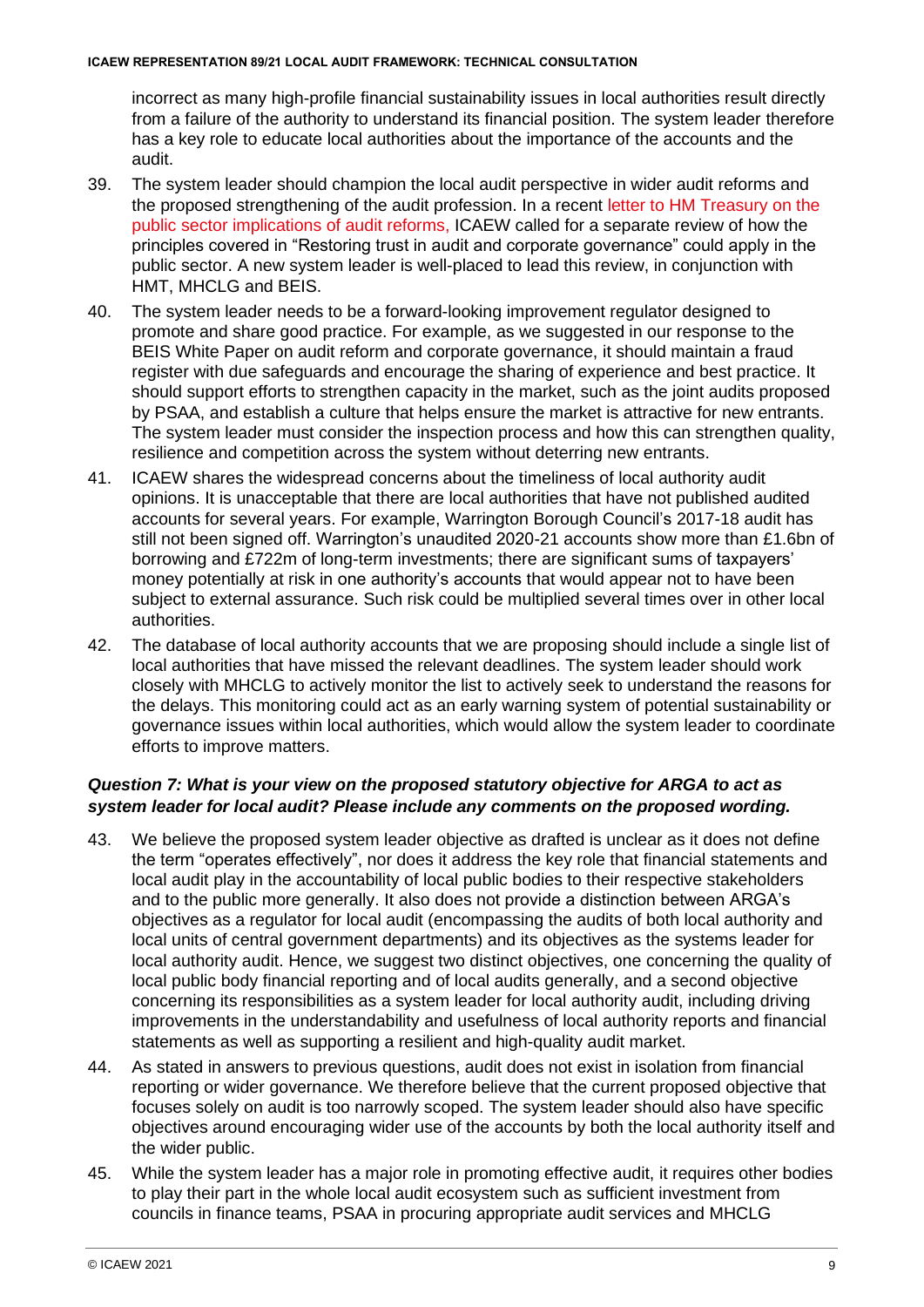ensuring councils have sufficient resources to pay fees that reflect the work that needs completing. The current objective risks spreading the system leader's objective to areas where other bodies have statutory jurisdiction and weakening its focus.

# *Question 8: Do you agree with the proposal that ARGA will have a responsibility to give regard to the value for money considerations set out in the Local Audit and Accountability Act 2014? Please include any comments on the proposed wording.*

- 46. We agree the system leader should have regard to the value for money considerations. They are an essential part of a local audit.
- 47. They play a major role in many of the issues that the new system leader will need to address such as timeliness of audit opinions, capacity in the market and whether audit fees reflect the full cost of the work that needs to be carried out. However, the system leader should not seek to create an unnecessary distinction between the financial audit and value for money commentary as they are part of the same engagement carried out by the same auditor.

# *Question 9: Do you agree that the proposals outlined above will provide an appropriate governance mechanism to ensure that the new system leader has appropriate regard to the government's overarching policy aims without compromising its operational and regulatory independence? Please let us know any comments you have on the proposal.*

48. Given the differences between ARGA's core role as a corporate and corporate audit regulator and its proposed role as a regulator and system leader for local financial reporting and audit, we agree the need for distinct remit letters from the Secretary of State for MHCLG in addition to ARGA's primary remit provided by BEIS. However, local audit encompasses more than just local authorities and so it is important that ARGA develops appropriate accountability mechanisms for financial reporting and audit with NHS England and DHSC for health bodies, the Home Office for police authorities and with other departments as appropriate.

# *Question 10: Do you agree that ARGA's annual reporting should include detail both on the state of the local audit market, and ARGA's related activities, but also summarising the results of audits? Please include any views on other things you think this should include.*

- 49. Because of the importance of local audit in ensuring democratic accountability, the effectiveness of a new system leader for local audit will be of significant interest to parliamentarians. We are concerned that reporting on its role as system leader in a separate annex risks the impression of local audit being an afterthought for ARGA. Instead, the system leader should be disclosed as a separate operating segment and have a dedicated section within the performance report so parliamentarians can understand its performance.
- 50. We believe that as the system leader ARGA should provide Parliament with summary information on the results of local audits, highlighting trends in reports, financial statements and audit opinions. This should be in addition to its reporting on its regulatory responsibilities on the outcomes of the reviews it performs of the quality of annual reports and financial statements and of the quality of audits. Where appropriate, MHCLG and other relevant departments should be required to report to Parliament on systemic actions that may be needed to respond to the issues raised.
- 51. For the report about the results of local audits to be widely read and useful, it needs to be timely and concise. We believe therefore it should be a separate document from ARGA's annual report and accounts. The reporting timetable for the annual report and accounts means that it will not be available until nine months after the current 30 September deadline for local authority audits. Depending on capacity, the system leader should be able to report summary information on the results of local audits within three months of the audit deadline.
- 52. Any reporting should be in addition to the register of audited local authority accounts that we are proposing. This should be an easily searchable and downloadable resource that contains details about the results of audits as well as those that have missed the deadlines. This will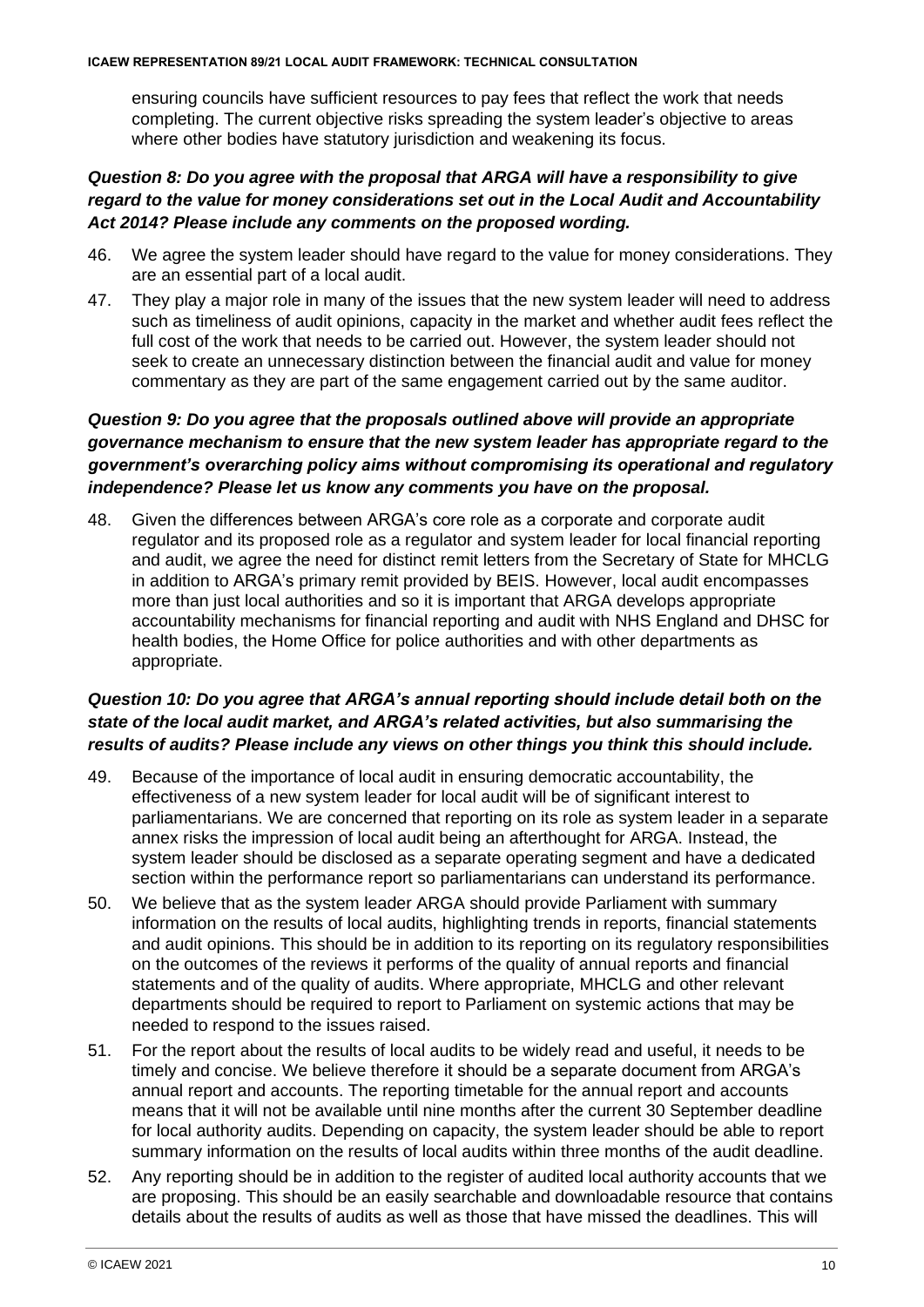be a valuable resource to government departments which monitor local authority accounts as well as researchers and other bodies interested in local government.

# *Question 11: Do you agree with the proposal outlined above relating to board responsibility for local audit? Please let us know any comments you have on the proposal.*

- 53. It is important that strategic decisions concerning the local audit system leader function within ARGA involve individuals with specific sector knowledge and, as a consequence, we would recommend a specific subsidiary board within ARGA to oversee the system leader.
- 54. The main ARGA Board will be stretched by the need for it to establish itself as a strong regulator and implement the proposed reforms to the audits and governance of PIEs. The nominated member responsible for the system leader will have a key role in ensuring sufficient attention is paid to local audit.

## *Question 12: Do you agree that ARGA's local audit functions and responsibilities should be funded directly by MHCLG rather than a statutory levy?*

- 55. Yes. ICAEW supports the proposal for MHCLG to fund the system leader. We agree with the consultation that it would not be sensible to place further costs on local audit firms as this could encourage an acceleration of market exit and act as an additional barrier to entry. This is particularly important ahead of the opening of the procurement round in the new year for the appointing period for 2023 onwards as it could undermine PSAA's objectives to increase capacity in the market.
- 56. Local audit firms will need to recoup any additional costs from new levies in the fees they charge to local authorities. However, it is unlikely that it would be possible for the system leader and MHCLG to calculate the levy in time for the firms to submit bids for the procurement round. This could store up problems for the future as it could mean that the fees that firms set in their bids either will not recoup the costs should MHCLG proceed with a levy, or factor in a levy in their price proposals, thereby unnecessarily increasing the cost of audit. Suitable notice of intent will ensure prices are reasonable.
- 57. Given the fragile state of the local audit market and the fundamental importance of highquality local audit in ensuring accountability, ICAEW believes that MHCLG should provide permanent support to local authorities to allow them to pay audit fees that are priced for quality audits. The £15m additional support for 2020/21 audits was welcome but such additional support needs to be increased and made permanent. We have received feedback from member firms that the current fees are unsustainably low for local authority audits, such that they often do not recover the full costs they incur.
- 58. Local authority audit fees are lower than the fees for similar sized bodies in central government or the private sector, despite the complexity of local authority accounts and the additional value for money commentary requirements. For example, the fee for the audit of Manchester City Council for 2019-20 was £159,000, compared to £500,000 for Premier Foods, a FTSE 250 company. Both bodies are classified as PIEs but Manchester Council generated over double the level of revenue in 2019-20 and had 70% more in recorded assets.

## *Question 13: Do you agree that ARGA should also take on system leader responsibilities for health audit? Please let us know any comments you have on the proposal.*

- 59. We do not believe ARGA needs to be given additional responsibilities for health audit and reporting in addition to assuming responsibility for the Code of Audit Practice and maintaining FRC's current regulatory responsibility. Otherwise, there is a risk of conflict with NHS England and DHSC's responsibilities for the NHS and DHSC consolidated financial statements for which DHSC is ultimately accountable to Parliament.
- 60. System leadership for health bodies is a further substantial undertaking as NHS bodies spent over £62bn in 2019-20. This risks further overwhelming ARGA. We are concerned about the practicality and capacity issues arising from a single body being responsible for the system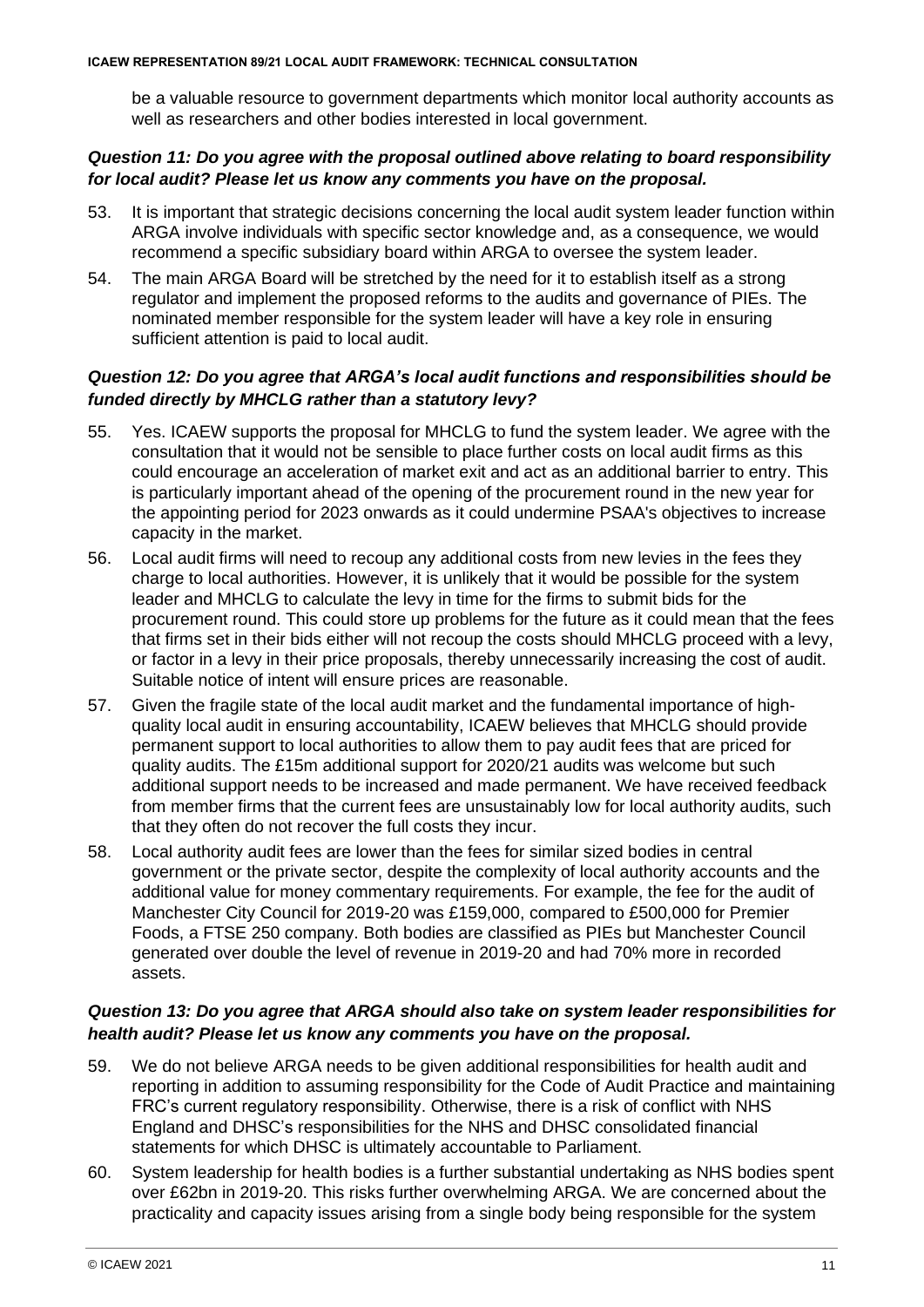leadership for the audits, governance and reporting of all PIEs, NHS bodies and local authorities.

61. We understand the need for close alignment between health and local government audit. Both types of bodies are audited under the Local Audit and Accountability Act. Issues such as capacity in the local government audit market also affect health audit as the same public sector teams within firms audit both types of body. The firms tend to perform NHS audits first and then commence council audits. If NHS audits are delayed, this has a direct knock-on impact on the timeliness of local government audits. Therefore, the system leader will need to work closely with the NHS to ensure these issues are resolved together.

# *Question 14: If you agree that ARGA should assume system leader responsibilities for health audit, do you think any further measures are required to ensure that there is alignment across the broader system?*

- 62. No. There are areas where alignment would not be appropriate. For example, we agree with the government's position of not establishing a national appointing body for health audits along the lines of PSAA. While we understand there have been cases where NHS bodies have struggled to appoint auditors, this reflects wider capacity issues in the market and would not be solved by the establishment of a national appointing body. NHS England has successfully supported NHS bodies to identify auditors and there has not been a case when an auditor could not be found.
- 63. It is important that existing rules are maintained which mean KAP requirements do not apply to the audits of NHS Foundation Trusts. This has allowed a new entrant to the market in 2020-21 and could act as a route into the market for other firms in the future.
- 64. Health body annual reports and accounts are simpler, easier to understand and usually shorter than those of local authorities. This is because NHS bodies prepare their annual report and accounts in line with DHSC's Group Accounting Manual (GAM), which are instructions based on the central government Financial Reporting Manual (FReM). Anyone familiar with private sector or central government accounts is likely to be able to understand most of a health body's accounts and it is relatively easy to compare the financial performance of two NHS trusts or clinical commissioning groups. NHS bodies benefit from audit committees appointed because of their expertise rather than their political affiliation. We urge MHCLG, the system leader and other important players such as CIPFA / LASAAC to consider what can be learnt from the accounting and governance for health bodies.

# *Question 15: Do you agree with the government's proposals for maintaining the existing appointing person and opt-in arrangements for principal bodies but with strengthened governance across the system, including with the new system leader? Please let us know any comments you have on the proposal.*

- 65. We agree that ARGA should not both act as regulator for audit quality at the same time as negotiating individual audit fees or appointing audit firms, as this could compromise its independence. Procurement should remain separate.
- 66. PSAA have already been confirmed as the appointing body for the upcoming round of audit appointments and have published a draft prospectus. ICAEW has contributed views in a response to PSAA's market engagement exercise. We expressed broad support for the objectives outlined by PSAA and welcomed its proactive attempts to strengthen capacity in the market. However, we raised concerns about the transparency of the procurement and measures designed to seek to artificially lower the prices of the audits. ICAEW has also liaised closely with PSAA to feedback the importance of the procurement not locking out firms that are unsuccessful in the procurement round or not in a position to bid until the next appointing period.
- 67. It is important that MHCLG helps ensure PSAA appoint auditors at sustainable prices that support high quality audits and market sustainability by providing councils with resources to pay market prices. Benefits of central procurement for local authorities include a reduced administrative burden and some consistency but there has been an excessive focus on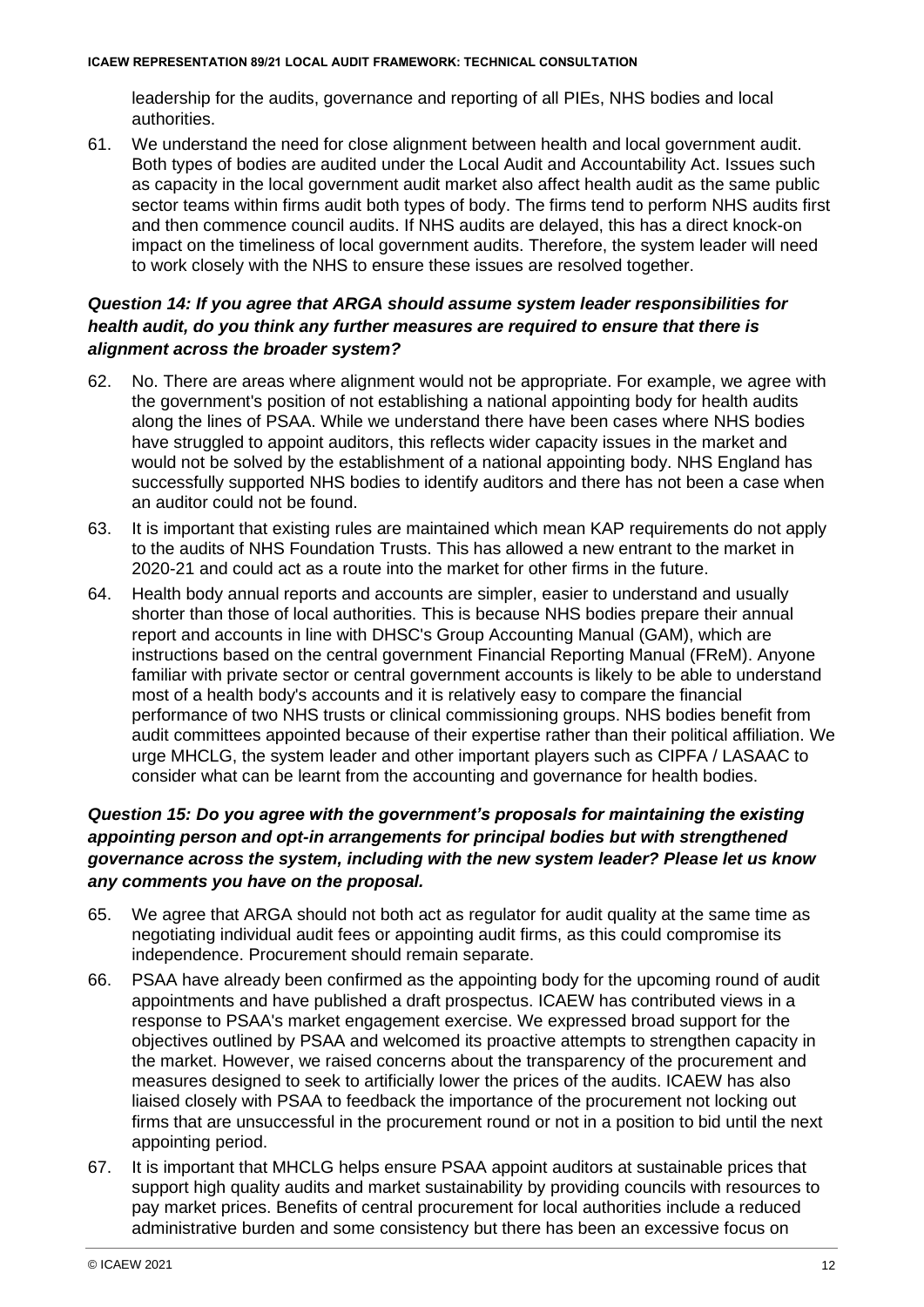reducing audit fees, arguably to the detriment of other factors. The consultation document notes that the cost of local audit has reduced since the introduction of the Local Audit and Accountability Act. Whilst savings from efficiencies are to be welcomed, MHCLG needs to consider whether some of these savings have potentially contributed to the current crisis in the local audit market.

- 68. The FRC, before its formal and statutory introduction as ARGA, also needs to champion the measures to support market sustainability outlined by PSAA, including reassuring firms that they, as the regulator, support the joint audit arrangements outlined by PSAA. Firms have fed back to ICAEW that they are reluctant to engage in new initiatives until they know they have the support, or at least agreement, of the FRC.
- 69. Without the firms represented, it is unclear how government expects the Liaison Committee to act as a forum to ensure objectives are aligned. All the key stakeholders share the same ambitions of strengthening capacity in the market and driving up audit quality.
- 70. We are unclear what "strengthened governance" over the appointing body the government is proposing as the consultation document does not contain any specific proposals. This uncertainty needs to be clarified.

# *Question 16: Do you agree with the proposal for strengthened audit committee guidance? Please let us know any comments you have on the proposal.*

- 71. We believe that any strengthening of audit committee guidance should be accompanied by a legislative requirement for there to be independent audit committee members with appropriate expertise.
- 72. Local authority audit committees should provide independent assurance to the Council that its control environment and risk management procedures are operating effectively. Where they work well, they provide a valuable source of challenge to council leadership and both internal and external auditors. Where they do not provide adequate scrutiny, this can be a key contributing factor in financial management failures in local authorities as [research from](https://www.icaew.com/insights/viewpoints-on-the-news/2021/mar-2021/local-government-governance-failures-provide-insights-for-councils-and-their-audit-committees)  [Grant Thornton on recent public interest reports](https://www.icaew.com/insights/viewpoints-on-the-news/2021/mar-2021/local-government-governance-failures-provide-insights-for-councils-and-their-audit-committees) highlights. The role of audit committees in local authorities is particularly important as local councils face reduced resources, engage in more commercial and somewhat riskier investments, tackle the enormous challenge of helping their areas recover from the COVID-19 pandemic and play a major role in helping the UK achieve the ambitious target of carbon neutrality by 2050.
- 73. Unlike the members of audit committees for private sector, central government or NHS bodies, local authority audit committee members are currently appointed because they are elected councillors rather than because they have any relevant expertise. The audit committee membership of the council will often reflect its political balance, thereby potentially undermining the perception of its independence of mind. The committee membership may also change each year because of elections and changes in councillor roles.
- 74. ICAEW shares the concerns of Sir Tony Redmond about the skills and expertise of some of these members and the partisan composition of some committees. Redmond stated that some local authorities provide training to audit committee members but it was not "possible to assess how comprehensive or effective this training is". MHCLG, working alongside the LGA and the system leader, needs to conduct an assessment of the effectiveness of audit committee training and consider whether additional centralised training is required. All audit committee members need a sufficient understanding of their role to discharge their important duties effectively.
- 75. We strongly support Sir Tony Redmond's recommendation that all local authorities appoint at least one suitably qualified independent member. However, we believe this should be made mandatory through legislation.
- 76. CIPFA's existing guidance is already clear and it is not obvious to us how it can be strengthened. CIPFA's Audit Committees: Practical Guidance for Local Authorities and Police (2018 Edition) already reflects the elements listed in paragraph 97 of the consultation. It states that "CIPFA endorses the approach of mandating the inclusion of a lay or independent member and recommends that those authorities, for whom it is not a requirement, actively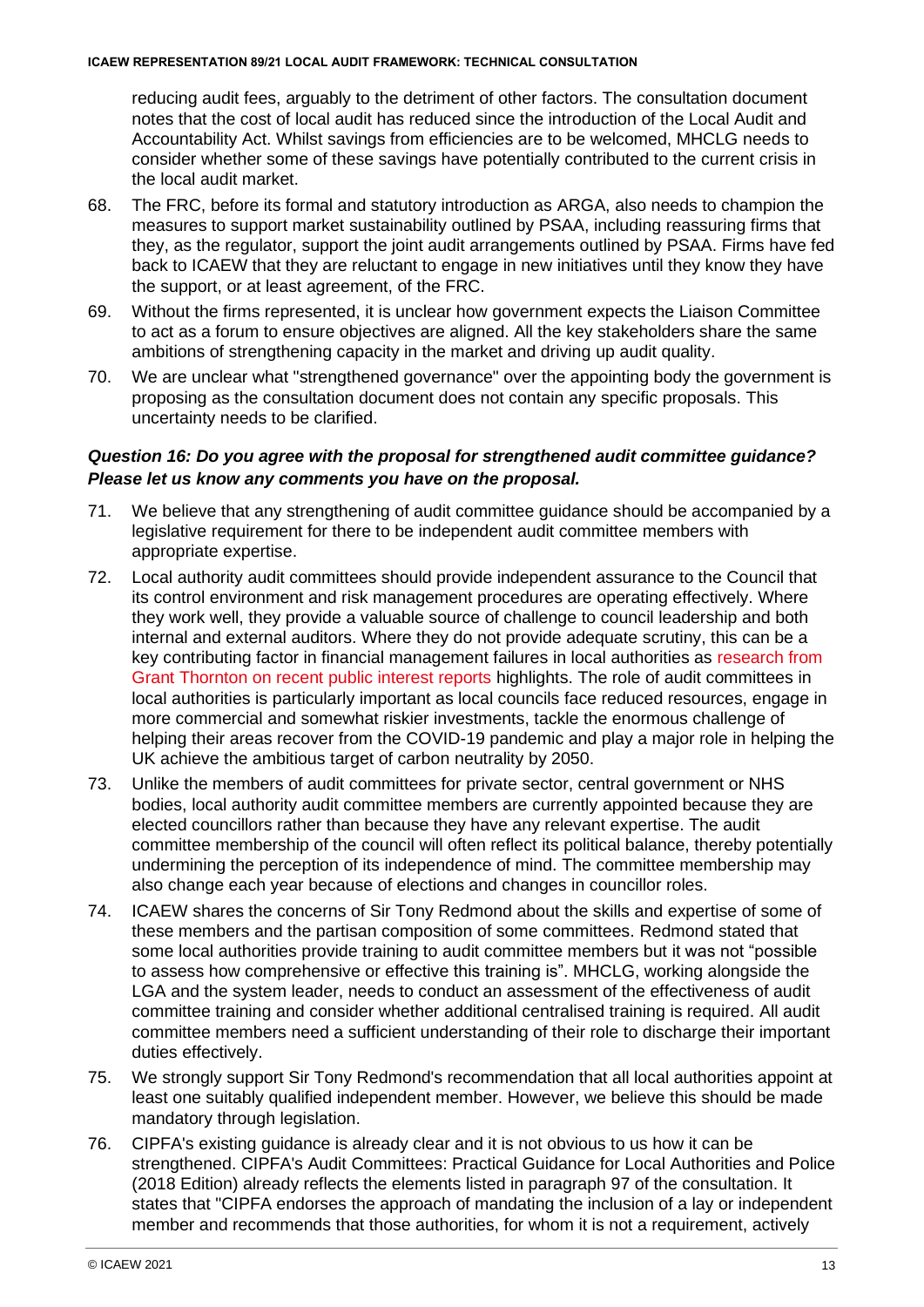explore the appointment of an independent member to the committee". This recommendation is not being followed as Redmond found that only about 40% of local authority audit committees contain independent members.

77. More attention needs to be given to ensuring authorities follow existing guidance rather than producing unnecessary new guidance. For example, CIPFA has issued guidance aimed at encouraging local authorities to remove immaterial disclosure notes including "Streamlining the Accounts: Guidance for Local Authorities". However, most local authority accounts still include immaterial or irrelevant notes such as, for example, contingent asset notes, despite most authorities not holding any contingent assets.

# *Question 17: Do you have any views on whether reliance on auditors to comment and recommend improvement in audit committee arrangements is sufficient, or do you think the Department should take further steps towards making the committee a statutory requirement?*

- 78. ICAEW believes that it should be a statutory requirement for all local authorities to have a suitably independent audit committee. Most councils have some form of audit committee but these are often not set up in line with best practice. Redmond noted that local authority audit committees often have much wider remits than the CIPFA guidance recommends, reducing the time they have available for their core purpose and sometimes engaging in functions that create potential conflicts of interest. There are few cases where such wider remits or conflicts of interest could be considered appropriate, so we are not convinced there is an advantage for councils to maintain "flexibility" in how they interpret the guidance.
- 79. We are unclear what changes to the role of auditors regarding audit committees that the government is proposing. The revised Code of Audit Practice requires auditors to provide a narrative commentary covering governance and the Auditor Guidance Note 03 makes clear that this covers audit committees. As the Code is newly revised for this year, it is too early to tell the extent to which auditors will provide information about inadequate audit committee arrangements nor whether any commentaries will have an impact.
- 80. It is unclear that an authority which chooses to disregard the clear CIPFA guidance on appropriate audit committee structures would change course if this issue was reflected in the narrative commentary. It seems unlikely that there is a wide enough readership of council accounts for a public clamour to develop for their authority to set up an audit committee in line with the guidance. Elections are not determined by composition of committees, despite the importance of good governance to the management and reporting of taxpayers' monies. Furthermore, delays to audit opinions could mean the commentary comes too late to cause a change in governance arrangements before a financial management failure occurs. Our view is this risk can be mitigated through making a suitably independent committee a statutory requirement.
- 81. ISA 265 already requires auditors to report significant deficiencies in internal control to those charged with governance. The lack of an effective, independent audit committee would fall within the scope of a significant deficiency in internal control if the auditor believed it was likely to result in material misstatements in the financial statements. Auditors usually meet this requirement through including a management letter in the audit completion report submitted to audit committees. As audit committees are a meeting of a formal Council committee, these reports need to be published on the local authority's website.

# *Question 18: Do you agree with the proposals that auditors should be required to present an annual report to Full Council, and that the Audit Committee should also report its responses to the Auditor's report? Please let us know any comments you have on the proposal.*

82. We do not believe that requiring auditors to present their annual report in person to a meeting of the Full Council will materially assist councillors in fulfilling their duties as in most cases this would be a formality that does not add any additional information beyond that already provided in the written reports submitted by the auditor. We also do not believe it is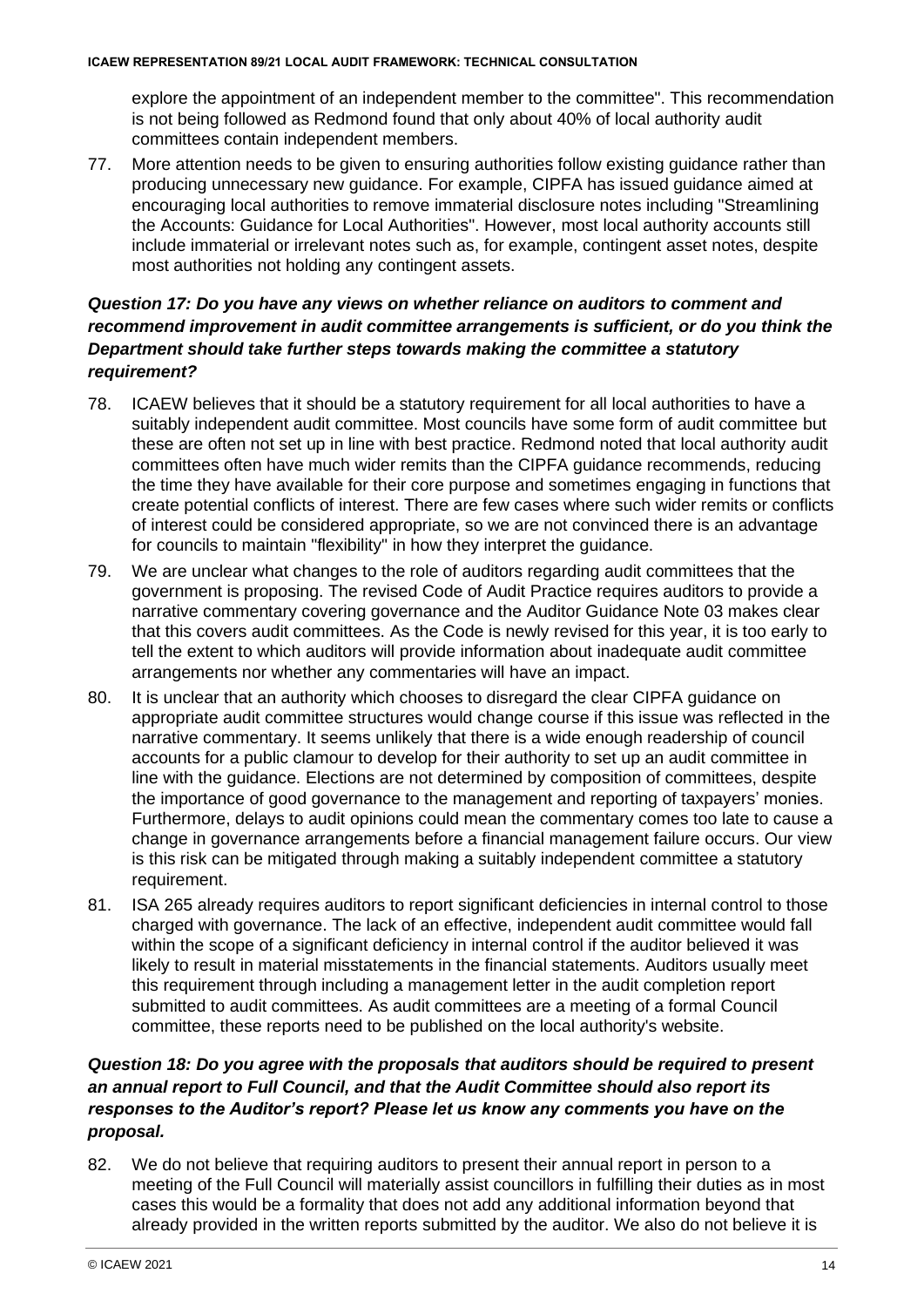appropriate nor sustainable to place additional requirements on auditors to compensate for the governance weaknesses highlighted by Redmond where Full Council is unaware of modified audit opinions.

- 83. However, we do agree that the audit committee should provide a report to Full Council on how it has discharged its responsibilities, including reporting on matters identified by the auditor and how they have been responded to by the council's leadership, officers and management team.
- 84. The narrative commentary on value for money introduced this year through changes to the Audit Code may provide more useful information but there is a risk of excessive focus on the value for money arrangements at the expense of the important financial audit work carried out by auditors. Our view is this could be resolved by the introduction of graduated audit findings for local authority accounts as we set out in our letter to HM Treasury on the public sector implications of BEIS's proposed audit reforms. Our view is this could create a more informative document for Full Council.
- 85. We agree that where the audit committee refers a non-standard audit opinion to Full Council, this should be at the first meeting following the audit committee. Due to the current level of audit delays, this could be significantly after the 30 September date proposed by Sir Tony Redmond. Our view is that audit committees should be required to notify Full Council at the first meeting following 30 September if the audited accounts have not been published and explain the reasons why. This will give Full Council the opportunity to understand the issue and provide necessary support to the finance team as appropriate.
- 86. This question could be clearer in distinguishing the audit committee's responsibility for oversight of audit and governance with the primary responsibility of the council leadership, officers and management team for establishing and operating financial controls, controls over financial reporting, and governance more generally. It is for management to respond to the auditor's recommendations and for the audit committee to review those responses.

# *Question 19: Do you have any comments on the proposals for amending Key Audit Partner guidance or addressing concerns raised about skills and training?*

# *Question 20: Are there other changes that might be needed to the Local Audit (Auditor Qualifications and Major Local Audit) Regulations 2014 alongside changes to the FRC's guidance on Key Audit Partners?*

- 87. ICAEW welcomes the government's acknowledgement that there is a need to strengthen resilience, competition and capacity in the local audit market. We have participated in MHCLG's Capacity and Capability working group and on the sub-groups considering the KAP eligibility criteria and potential additional training.
- 88. We do not believe a mandatory public sector specific qualification is needed in order to ensure high-quality local audit. It could add an additional unnecessary barrier, which would further undermine and weaken capacity in the market.
- 89. The core skills required for local audit including professional scepticism, attention to detail and the ability to communicate effectively are common to all audits. The ACA is a robust qualification designed to focus on these core skills required to be an accountant and auditor in any sector, including local audit. We review the content and structure of the ACA regularly, including an annual consultation with key stakeholders covering the syllabus and skills grids, to ensure that the qualification remains fit for purpose.
- 90. ICAEW's Code of Ethics, by which all our members are bound, includes professional competence and due care as one of its five fundamental principles. ICAEW members are therefore required to engage in continued professional development (CPD) and maintain sufficient knowledge of the sector within which they are working. Our member firms have an obligation to ensure their staff comply with these requirements. Due to the significant public interest in local audit, firms are fully aware of the significant reputational risks from poorly conducted audits. This means that firms ensure suitable review mechanisms are in place and that the staff working on these engagements have adequate skills and resources. Redmond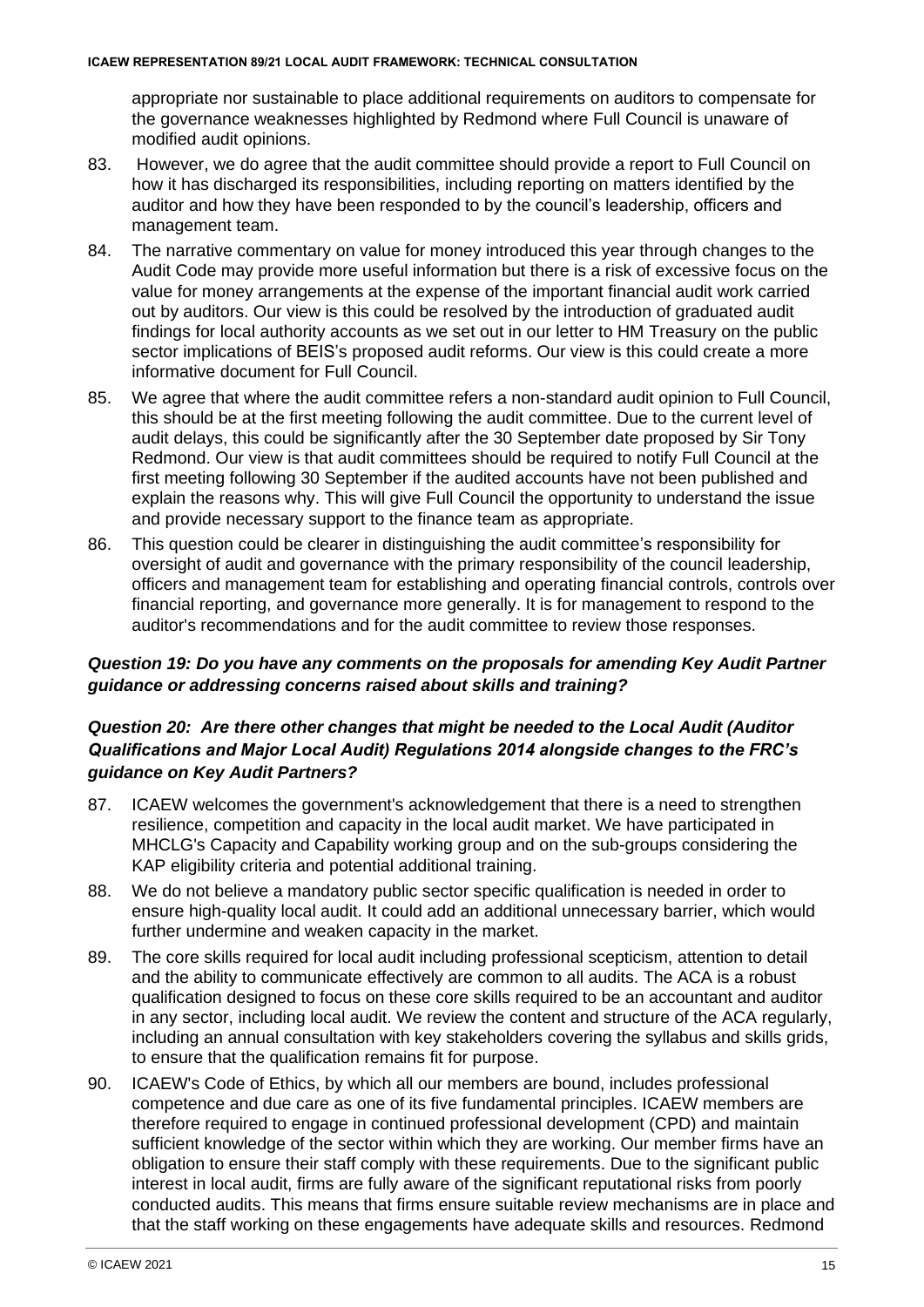noted a lack of continuity in audit staff from year-to-year but this is also common across the private audit sector as firms try to give their staff, particularly at a junior level, a breadth of experience across different sectors.

- 91. Sector-specific knowledge is required to conduct local audit, as it is for many sectors including charities and financial services. We therefore support proposals for additional training and technical support. Several firms have told us that as they have small public sector teams, it can be expensive to provide the necessary public-sector specific training and technical support. Providing shared training could reduce the costs for individual firms and remove a significant barrier for potential new entrants. Such training should however be optional and firms should be able to choose to use their own equivalent internal training if they wish.
- 92. Firms have welcomed the principles of the training offer but it is essential that they are now consulted on the proposals in full to determine the full scope of training and technical support and to establish the resource requirements. It is important that MHCLG provides sufficient initial funding and the FRC works to resolve potential issues around how some of the ideas, such as a technical advice service, will interact with audit quality reviews.
- 93. We support the proposals of the sub-group that training should be offered to accounts preparers and audit committees as well as to auditors. As we have stated previously, the audit is part of a wider system of local authority financial management and accountability. High-quality audit relies on good quality financial management, record-keeping, accounts and governance. This training could help address timeliness issues by focussing on preparing for audit and establishing appropriate accounting policies. In addition to auditor file reviews, we propose periodic financial statement reviews to provide feedback to preparers about how their accounts could be made more user friendly.
- 94. There is a need to review the KAP criteria as our research suggests this is a barrier to entry for new firms and for existing firms to expand their capacity. ICAEW, as RSB, carries out the approval and checking process but we are bound by the FRC guidance and requirements of the Local Audit and Accountability Act. We have concerns that the current criteria unnecessarily prevent individuals with sufficient skills and knowledge from signing off local audits.
- 95. The proposals under consideration are an important step in the right direction. We welcome proposals for training to provide an alternative route for existing RIs to become KAPs as this could become an important entry route for new firms whose staff are not able to gain public sector audit experience under current rules as well as help existing firms attract senior staff working on corporate audits to their public sector teams. We also think mirroring the RI requirements for KAPs is important as the eligibility criteria for local authority auditors should not be more burdensome than those for the signatories of the audits of large PIEs.
- 96. However, a more thorough review is required of the audit qualifications required to be approved as a KAP. ICAEW submitted a paper to MHCLG in April 2020 setting out suggested changes including:
	- MHCLG should work with BEIS to amend the Companies Act to ensure that the rules do not deny those who work primarily on local audit the opportunity from being KAPs because they have insufficient company audit experience. Under current rules, ICAEW members must obtain at least 120 days of statutory company audit work out of a minimum of 240 days appropriate work experience to obtain the audit qualification required to be a KAP. The number of days of local audit experience counting towards statutory audit experience for the audit qualification should be increased. The RI process for signing rights for company audit would still ensure that no backdoor would exist into the company audit space for those who had not gained sufficient relevant experience.
	- Changes to legislation and guidance are required to allow those with equivalent overseas accountancy qualifications to become KAPs. Some firms have reported that current rules are a major barrier to senior staff with significant UK local audit experience becoming KAPs because those staff hold an overseas qualification. Given that there are many overseas qualifications which follow similar standards to the UK,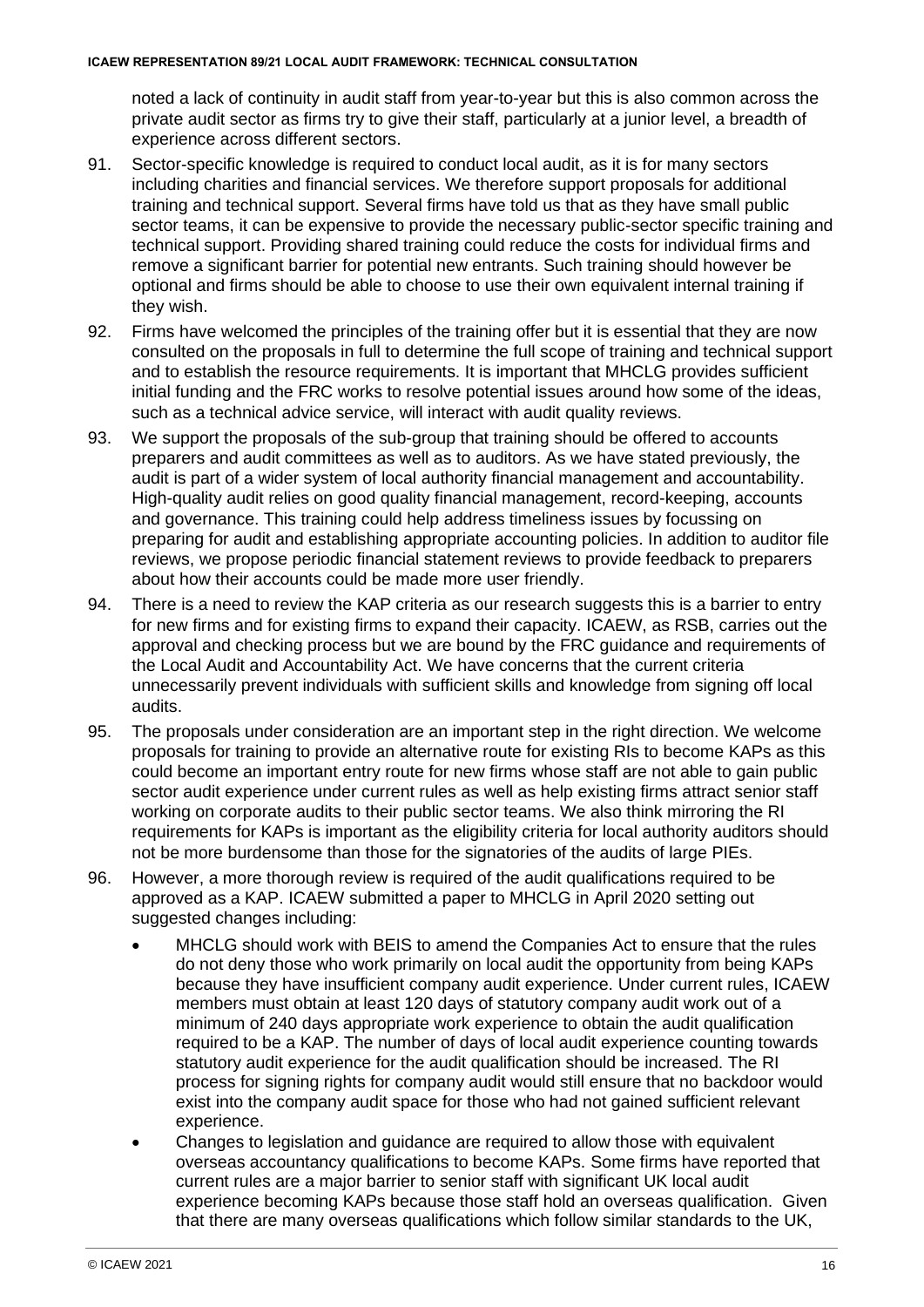and staff move around the world, and there is a common use of international auditing standards, and similar financial reporting standards, it doesn't make sense to restrict this requirement to UK qualifications.

# *Question 21: Are there other changes that we should consider that could help with improving the future pipeline of local auditor supply?*

- 97. All stakeholders have a role in promoting the importance of public sector audit and the key role it plays in promoting democratic accountability. As we state in our response to the BEIS consultation and in our separate letter to HMT on the public sector implications, it is important that government considers local authority audit as it introduces wider audit reforms. New requirements for PIEs must not decrease the ability of staff to flexibly transfer between public sector and PIE audits.
- 98. In addition, MHCLG should work with BEIS to ensure that all bodies subject to the Local Audit and Accountability Act are explicitly excluded from the scope of the PIE criteria. A small number of local authorities are currently classified as PIEs due to historic issues of securities to fund civic building construction or legacy war bonds. The risk compared to other similar public sector bodies does not justify the additional regulatory burden faced by the auditors of these bodies. The reforms offer the chance to remove this anomaly.
- 99. One of the reasons that the local authority audit market is seen as unattractive is that the bodies carry a relatively high inherent risk compared to similar sized companies due to under resourced local authority finance teams, weak financial positions, fraud risks from grant expenditure, increasingly complex transactions and investments and the rising possibility of the council's section 151 officer being forced to issue a section 114 notice.
- 100. Despite the high level of risk, audit fees remain substantially lower than in other sectors. MHCLG needs to provide funding to councils, particularly in more remote areas, to pay fees that reflect the level of risk and costs that firms are incurring. PSAA should be discouraged from engaging in measures that seek to artificially lower prices such as price caps.
- 101. One of the risks for the market is that the upcoming procurement round potentially excludes firms until 2028. This could result in measures like reformed KAP criteria and newly introduced training not having the intended positive impact on market capacity. MHCLG needs to consider what can be done to assist firms reach a position where they can submit high quality bids in time for PSAA's procurement or to enter the market during the appointing period. We welcomed PSAA's proposal for a dynamic purchasing system to mitigate this risk and hope this will be supported by the system leader and MHCLG.
- 102. The system leader needs to work with MHCLG to identify how it can simplify the local audit requirements and better align them with the corporate audit sector. This includes reviewing whether all the current quasi-judicial functions placed on local auditors are appropriate or whether this accountability can be better provided through a different route.
- 103. In addition, it is vital that the system leader works proactively and positively with CIPFA / LASAAC to ensure action is taken to address the length and complexity of local authority accounts. This includes assessing whether all notes designed for monitoring by central government departments, such as those on the Better Care Fund, need to be contained within the accounts as opposed to a separate return and whether it should bring forward legislation that allows pension fund accounts to be published in a separate document. Pension fund accounts are audited as a separate engagement but often unnecessarily delay the publication of the main audited local authority accounts.
- 104. MHCLG and other parties need to encourage local authorities to invest in their finance teams to improve their financial management, increase the quality of accounts and reduce audit risks. Grant Thornton's [statutory recommendations report](https://democracy.slough.gov.uk/documents/s63970/Grant%20Thornton%20-%20S24%20statutory%20recommendations.pdf) for Slough Council highlighted how significant weaknesses in the finance team led to both audit delays and major financial sustainability issues. While Slough is a well-publicised example, under-resourced finance teams are a common cause of delays or poor financial management practices.
- 105. MHCLG need to provide support to councils, including ensuring they have adequate funding to recruit and retain suitably skilled finance teams. They need to work with HMT to simplify